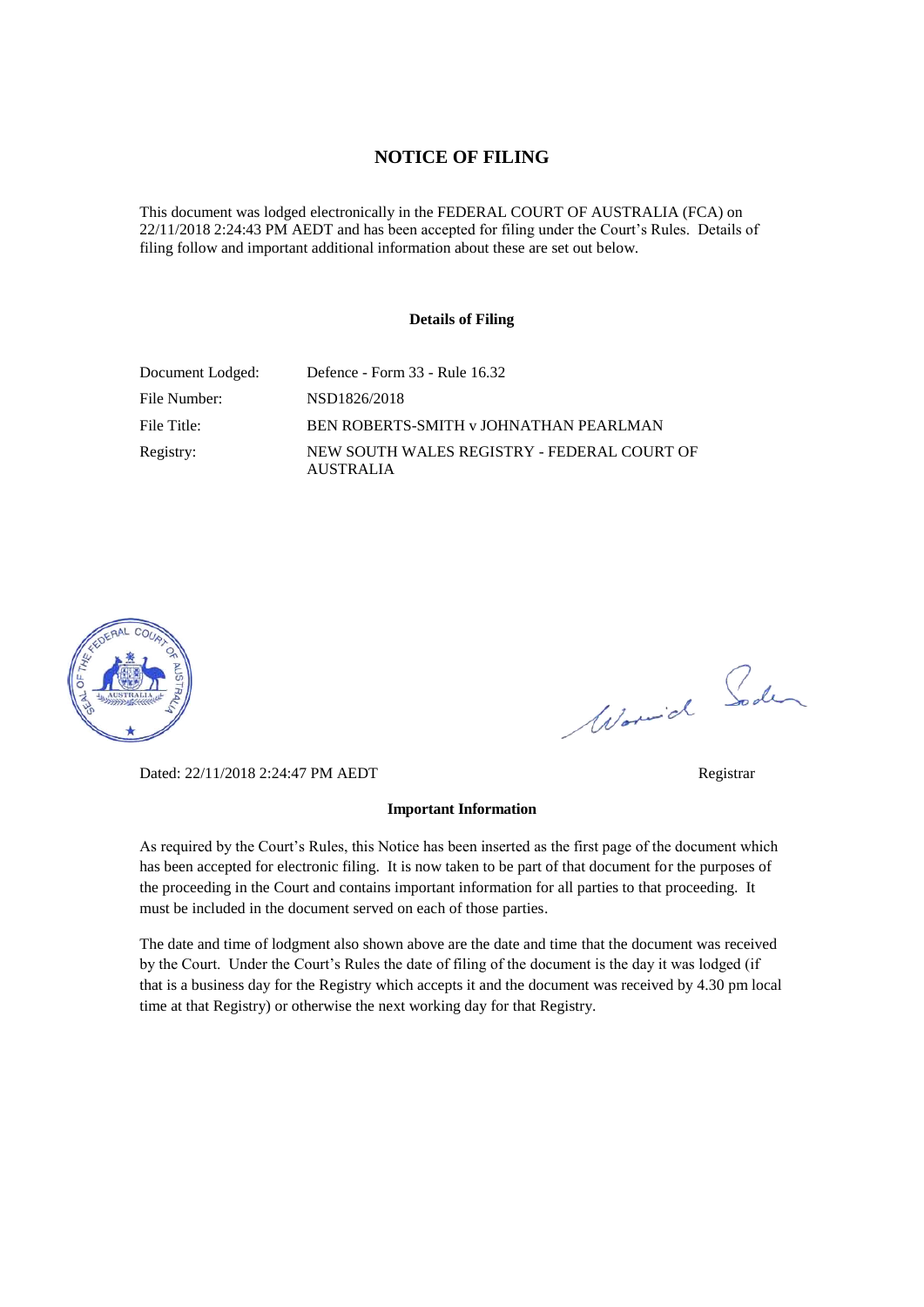Form 33 Rule 16.32



# **Defence to Statement of Claim**

No. NSD1826 of 2018

Federal Court of Australia District Registry: New South Wales Division: General

**Ben Roberts-Smith**

Applicant

**Jonathan Pearlman** Respondent

The Respondent relies upon the following facts and assertions in answer to the Statement of Claim filed by the Applicant on 28 September 2018 (the **Statement of Claim**):

- 1. The Respondent admits the allegations contained in paragraph 1 of the Statement of Claim.
- 2. The Respondent admits the allegations contained in paragraph 2 of the Statement of Claim.
- 3. The Respondent admits the allegations contained in paragraph 3 of the Statement of Claim.
- 4. In answer to paragraph 4 of the Statement of Claim, the Respondent:
	- (a) admits that on about 6 September 2018, he authored the first matter complained of; and
	- (b) otherwise does not admit the allegations contained in paragraph 4.

| Filed on behalf of                        | Jonathan Pearlman, Respondent                                     |                 |
|-------------------------------------------|-------------------------------------------------------------------|-----------------|
| Prepared by                               | Peter Bartlett                                                    |                 |
| Law firm                                  | MinterEllison                                                     |                 |
| +61 3 8608 2037<br>Tel                    | Fax                                                               | +61 3 8608 1088 |
| Peter.Bartlett@minterellison.com<br>Email |                                                                   |                 |
| <b>Address for service</b>                | Level 23, Rialto Towers, 525 Collins Street<br>Melbourne VIC 3000 |                 |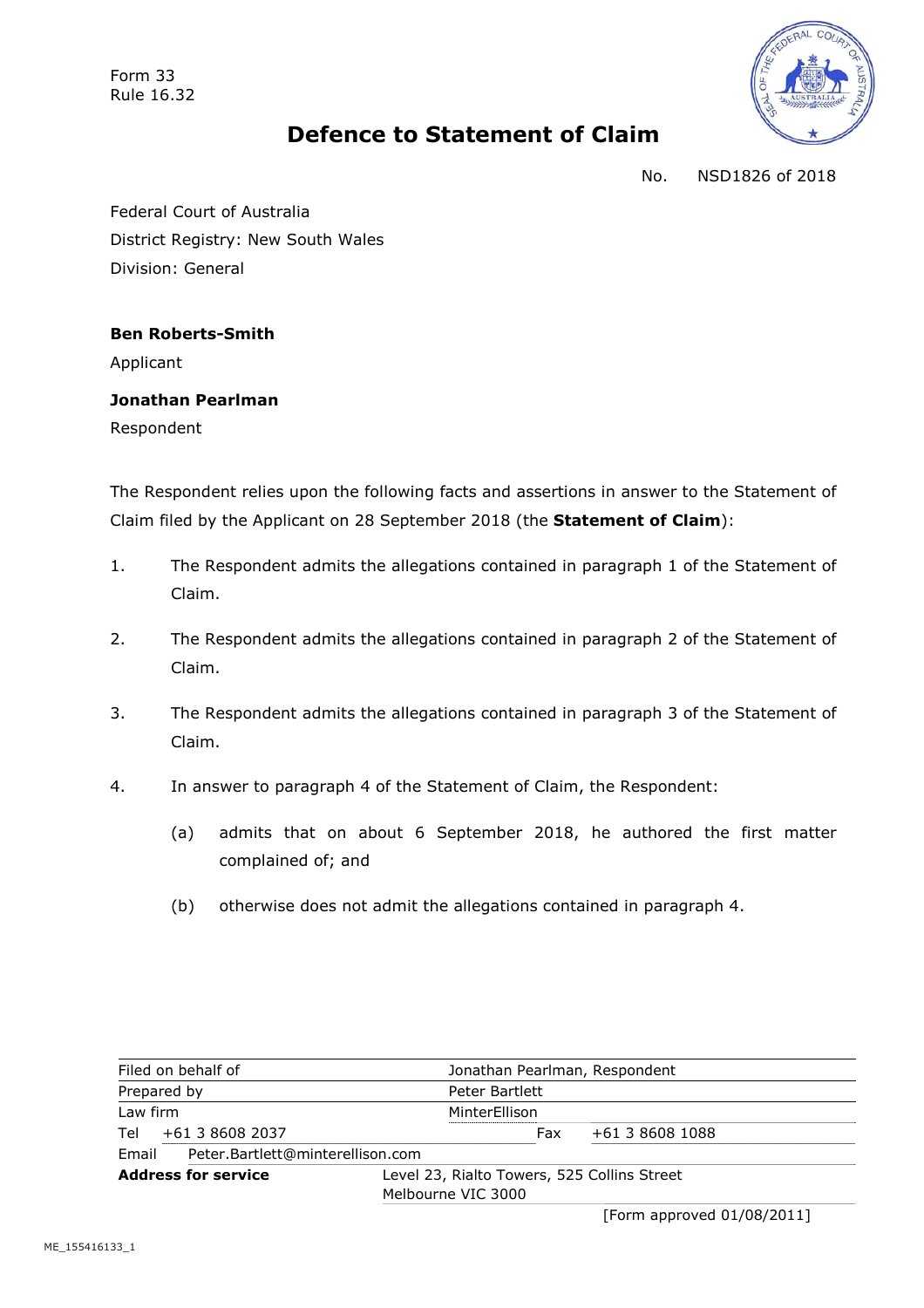- 5. In answer to paragraph 5 of the Statement of Claim, the Respondent denies that the first matter complained of, in its natural and ordinary meaning:
	- (a) was reasonably capable of conveying, or in fact conveyed, any of the imputations set out in paragraph 5 of the Statement of Claim; or
	- (b) was reasonably capable of being, or was in fact, defamatory of the Applicant, in the sense alleged in the imputations set out in paragraph 5 of the Statement of Claim or otherwise.
- 6. In answer to paragraph 6 of the Statement of Claim, the Respondent:
	- (a) admits that on about 6 September 2018 he authored the second matter complained of; and
	- (b) otherwise does not admit the allegations contained in paragraph 6.
- 7. In answer to paragraph 7 of the Statement of Claim, the Respondent denies that the second matter complained of, in its natural and ordinary meaning:
	- (a) was reasonably capable of conveying, or in fact conveyed, any of the imputations set out in paragraph 7 of the Statement of Claim; or
	- (b) was reasonably capable of being, or was in fact, defamatory of the Applicant, in the sense alleged in the imputations set out in paragraph 7 of the Statement of Claim or otherwise.
- 8. The Respondent denies the allegations contained in paragraph 8 of the Statement of Claim.
- 9. The Respondent denies that the Applicant is entitled to the relief claimed in paragraph 9 of the Statement of Claim or any relief at all.
- 10. Further and in the alternative, the Respondent says that insofar as, and to the extent that, it may be found that the first matter complained of and/or the second matter complained of (collectively, the **matters complained of**) were published of and concerning the Applicant and to be defamatory of him in their natural and ordinary meaning, or as bearing one or more of the imputations in paragraphs 5 or 7 of the Statement of Claim (which is denied), but otherwise without admission, the Respondent relies on the following defence: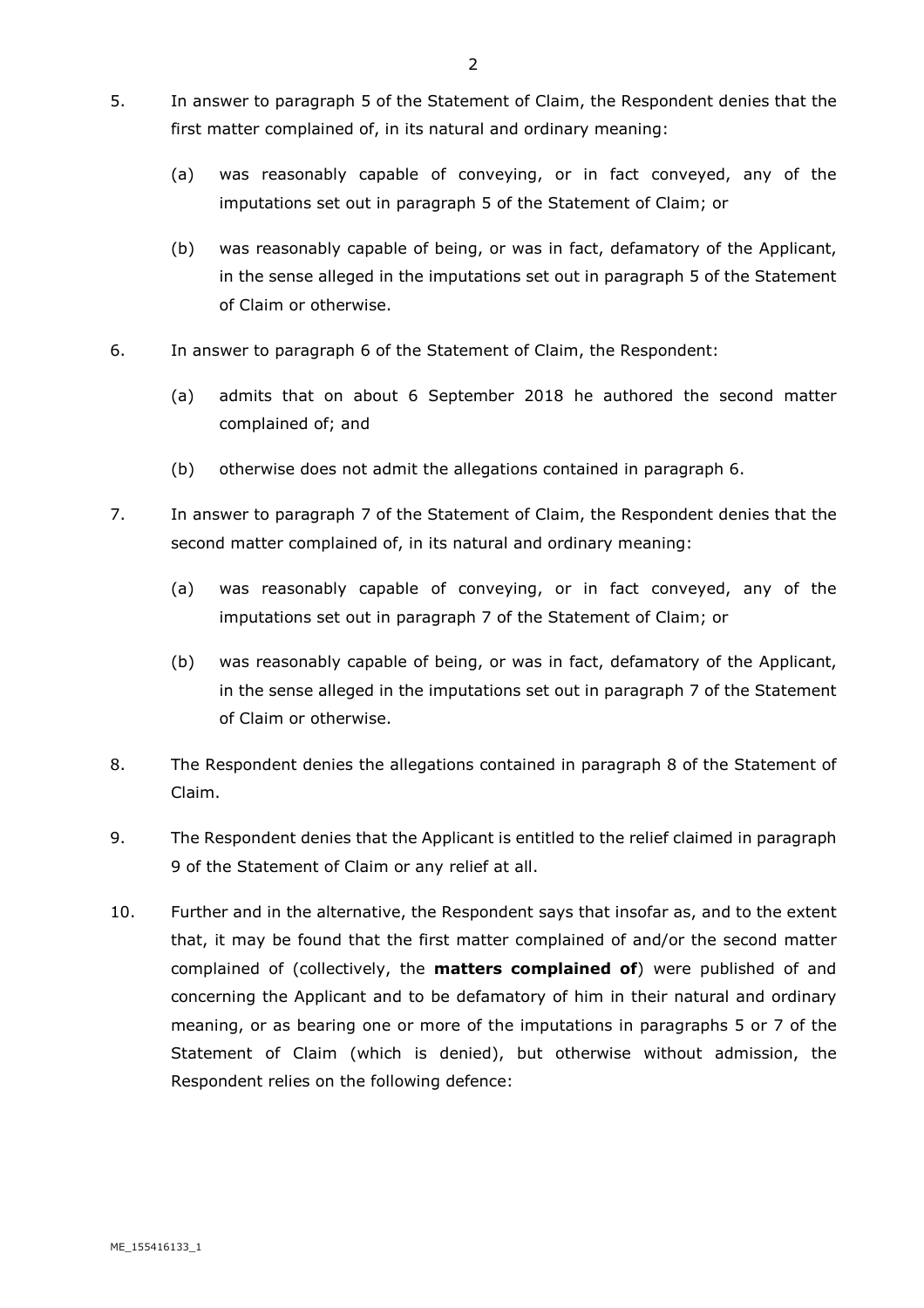# **(a) Justification – section 25 of the** *Defamation Act* **2005 (NSW) (Defamation Act)**

Each of the imputations in sub-paragraphs  $5(a)$ ,  $5(b)$ ,  $5(c)$ ,  $7(a)$ ,  $7(b)$  and  $7(c)$ of the Statement of Claim is substantially true.

### **(b) Contextual truth – section 26 of the** *Defamation Act*

- (i) The third, fourth, fifth and sixth matters complained of each carried the following other imputations in addition to the Applicant's imputations (**Contextual Imputations**):
	- (A) The Applicant broke the moral and legal rules of military engagement and is therefore a criminal.
	- (B) The Applicant disgraced his country Australia and the Australian army by his conduct as a member of the SASR in Afghanistan.
- (ii) Each of the Contextual Imputation is substantially true.
- (iii) By reason of the substantial truth of the Contextual Imputation, each of the imputations pleaded by the Applicant which are found to have been conveyed as alleged by the Applicant, defamatory of him and not substantially true do not further harm the reputation of the Applicant.
- 11. Further and in the alternative, if (which is denied) the Applicant suffered any damage as a result of the publication of the matters complained of and/or the imputations pleaded in paragraphs 5 or 7 of the Statement of Claim, then the Respondent intends to rely upon the following facts and matters in mitigation of such damage:
	- (a) the substantial truth of the imputations in sub-paragraphs  $5(a)$ ,  $5(b)$ ,  $5(c)$ , 7(a), 7(b) and 7(c) of the Statement of Claim (or so many of them as are established by the Respondent to be substantially true);
	- (b) the Applicant's general bad reputation within the Special Air Service Regiment (**SASR**) of the Australian Defence Force (**ADF**), being that of:
		- (i) a person who broke the moral and legal rules of military engagement;
		- (ii) a bully;
		- (iii) a hypocrite in that he held himself out publicly in a manner not consistent with how he conducted himself within the SASR; and
		- (iv) a person not deserving of the good reputation he enjoyed publicly*.*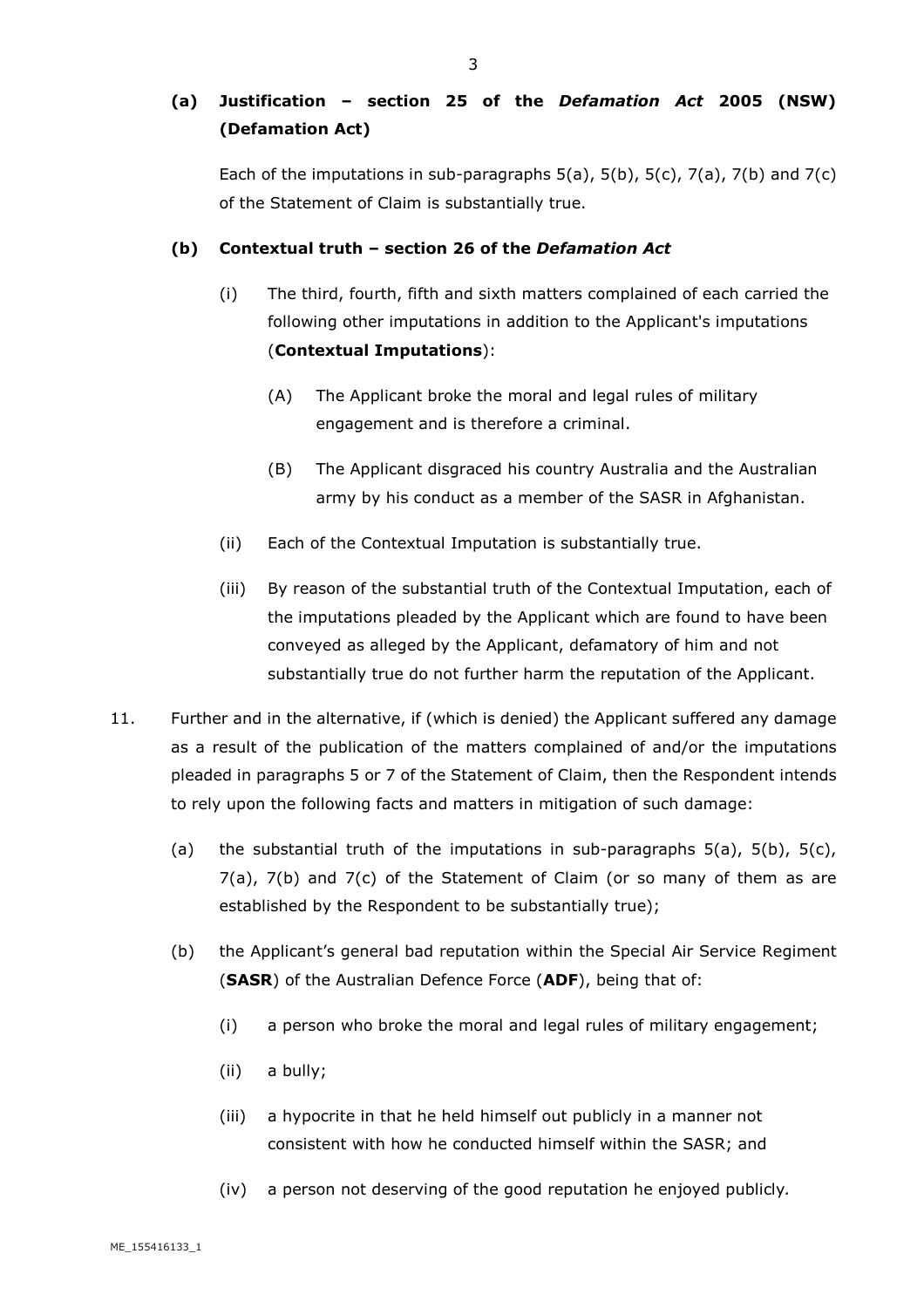- (c) the facts, matters and circumstances proven in evidence in support of the defences pleaded in this Defence;
- (d) the circumstances in which it is proved the matters complained of were published;
- (e) the background context to which (a) to (d) above comprised.

#### **PARTICULARS OF TRUTH**

#### **The Applicant**

- (1) The Applicant was formerly a member of the SASR.
- (2) The Applicant's final rank within the SASR was Corporal.
- (3) As a member of the SASR the Applicant conducted six operational tours to Afghanistan including:
	- (a) rotation 3 from about May to September 2006;
	- (b) rotation 9 from about March to July 2009;
	- (c) rotation 12 from about March to July 2010;
	- (d) rotation 18 from about June to November 2012.

#### **The Geneva Conventions**

- (4) At all material times the Commonwealth of Australia has been a High Contracting Party to the Geneva Conventions, including the conventions entitled:
	- (a) "Convention relative to the Treatment of Prisoners of War" (the **Third Geneva Convention**); and
	- (b) "Convention Relative to the Protection of Civilian Persons in Time of War" (the **Fourth Geneva Convention**).
- (5) The Respondent relies upon the terms of the Third Geneva Convention and the Fourth Geneva Convention for their full force and effect.
- (6) Article 3 of the Third Geneva Convention provides, in substance, that persons taking no active part in hostilities, including members of armed forces who have laid down their arms and those placed out of action due to sickness, wounds, detention or any other cause, shall in all circumstances be treated humanely.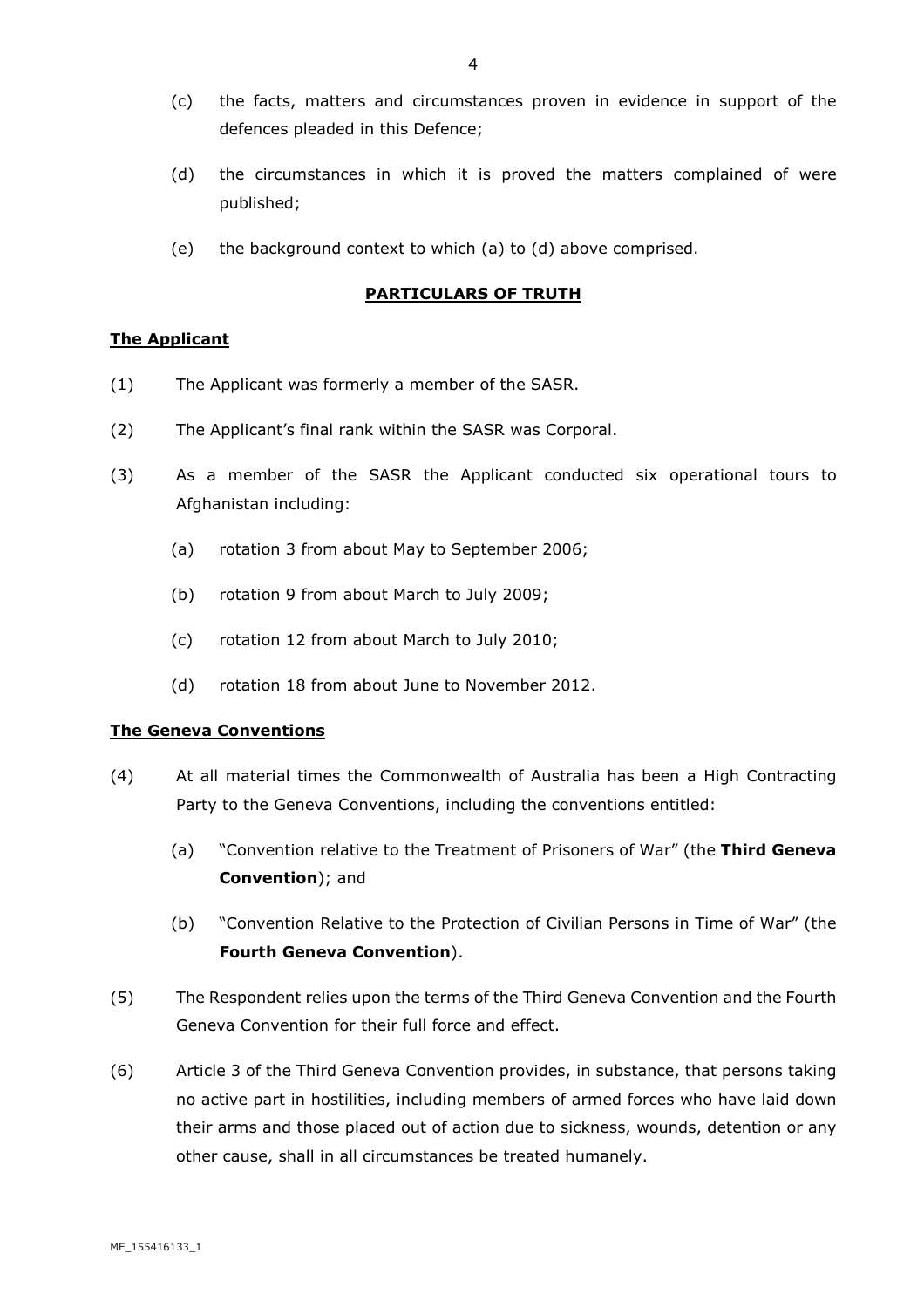- (7) Article 3 of the Third Geneva Convention further provides, in substance that the following acts (amongst others) are prohibited at any time any in any place with respect to persons taking no active part in hostilities, including those persons referred to in the preceding paragraph:
	- (a) violence to life and person, in particular murder of all kinds, mutilation, cruel treatment and torture; and
	- (b) the passing of sentences and the carrying out of executions without previous judgment pronounced by a regularly constituted court affording all the judicial guarantees which are recognised as indispensable by civilised peoples.
- (8) Article 4 of the Third Geneva Convention provides, in substance, that prisoners of war in the sense of the Third Geneva Convention, are persons who have fallen into the power of the enemy belonging to certain categories including (amongst others) members of the armed forces of a party to the conflict, members of militias or volunteer corps.
- (9) Article 13 of the Third Geneva Convention provides, in substance, that prisoners of war must at all times be treated humanely, and that any unlawful act or omission by the detaining power causing death or seriously endangering the health of a prisoner of war will be regarded as a serious breach of the Convention.
- (10) Article 13 of the Third Geneva Convention further provides, in substance, that prisoners of war must at all times be protected, particularly against acts of violence or intimidation.
- (11) Article 17 of the Third Geneva Convention provides that no physical or mental torture, nor any other form of coercion, may be inflicted on prisoners of war to secure from them information of any kind whatsoever and that prisoners of war who refuse to answer may not be threatened, insulted, or exposed to unpleasant or disadvantageous treatment of any kind.
- (12) Article 3 of the Fourth Geneva Convention provides, in substance, that persons taking no active part in hostilities, including members of armed forces who have laid down their arms and those placed out of action due to sickness, wounds, detention or any other cause, shall in all circumstances be treated humanely.
- (13) Article 3 of the Fourth Geneva Convention further provides, in substance that the following acts (amongst others) are prohibited at any time any in any place with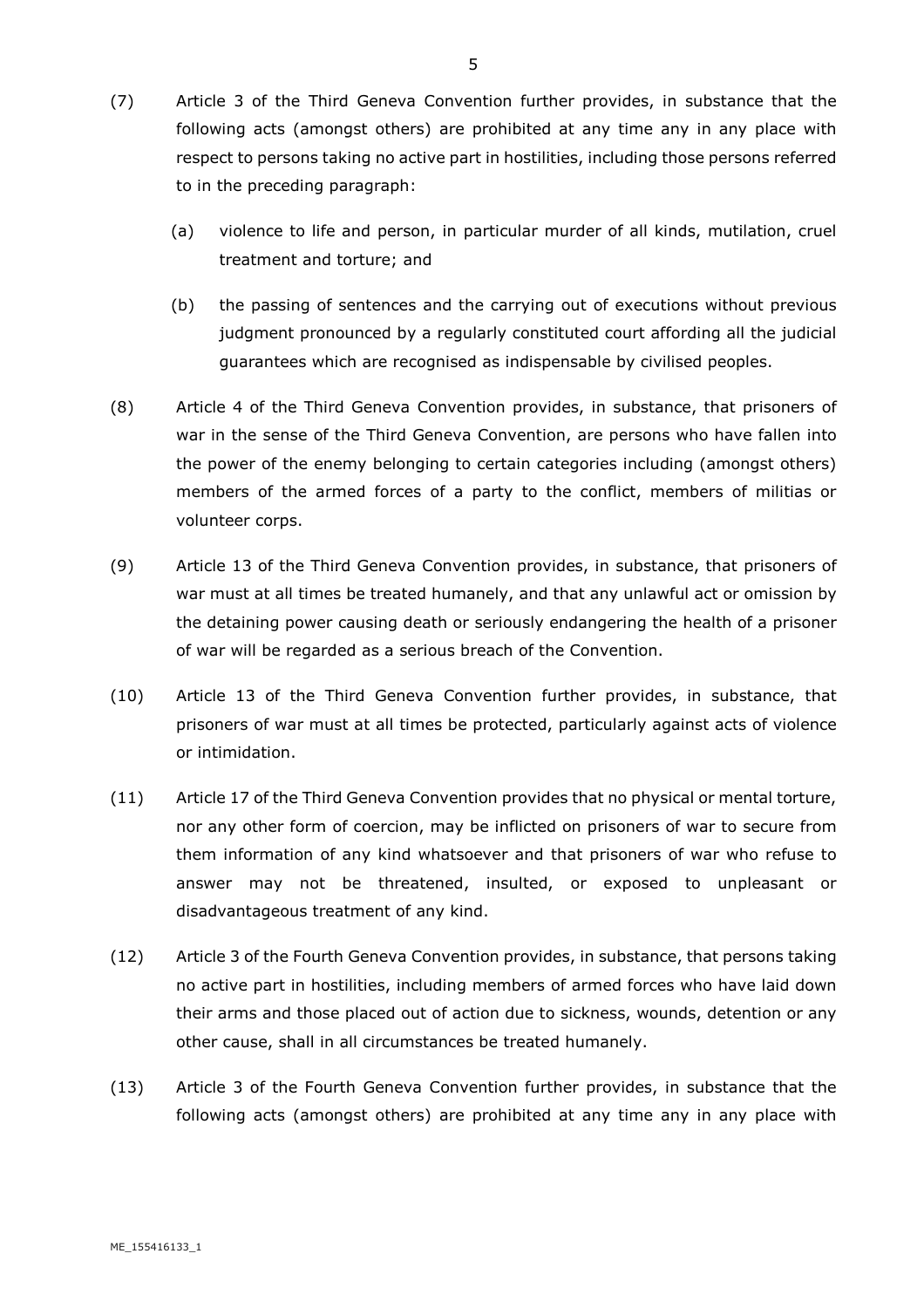respect to persons taking no active part in hostilities, including those persons referred to in the preceding paragraph:

- (a) violence to life and person, in particular murder of all kinds, mutilation, cruel treatment and torture; and
- (b) the passing of sentences and the carrying out of executions without previous judgment pronounced by a regularly constituted court affording all the judicial guarantees which are recognised as indispensable by civilised peoples.
- (14) Article 4 of the Fourth Geneva Convention provides, in substance, that the persons protected by the Fourth Geneva Convention are those who, at a given moment and in any manner whatsoever, find themselves, in case of a conflict or occupation, in the hands of a party to the conflict.

#### **Rules of Engagement**

- (15) At all material times the members of the ADF serving in Afghanistan were bound by the Rules of Engagement issued by the Chief of the Defence Force to the Chief of Joint Operations relating to the conflict in Afghanistan (**ROE**). The ROE are classified as protected information of the Commonwealth and accordingly their precise terms are not known to the Respondent.
- (16) The ROE define the circumstances under which ADF personnel are permitted to use lethal force.

### **Bullying of Person 1**

- (17) At all material times prior to the deployment of rotation 3, the Applicant was acrimonious towards Person 1, who was a small and quiet soldier, as the Applicant did not consider Person 1 to be capable of performing as a water operator within the SASR.
- (18) On about 31 May 2006 the Applicant and the patrol of which he was a member were conducting a mission overwatching the Chora Pass for a larger American mission.
- (19) The purpose of an overwatch mission is to remain in place undetected in order to observe and provide intelligence.
- (20) During the mission, on about 2 June 2006, Person 1 and Person 2 were stationed at the observation post (**OP**). The Applicant and the remainder of the patrol were in the laying up position (that is an area behind the OP where the patrol members eat, perform administration etc).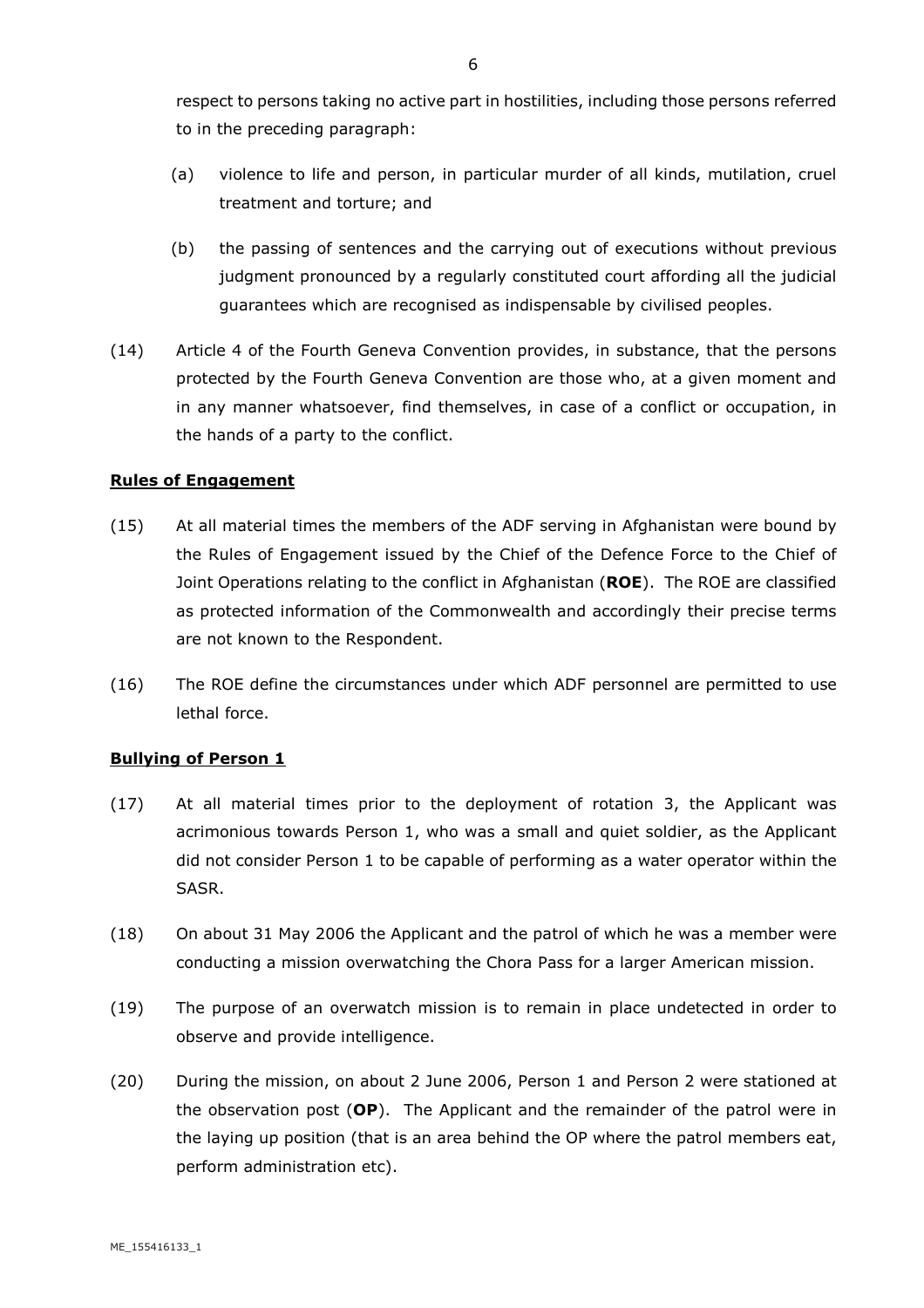- (21) Whilst Person 1 and Person 2 were stationed at the OP they noticed an unarmed teenage boy of about 13 or 14 walking along a goat track about 70 metres below the OP. Person 2 whispered into his radio, in substance "all call signs, single individual, moving from right to left in front of the OP". The boy then picked up a sack and moved back in front of the observation post. Person 2 sent another whispered message on the radio, in substance "all call signs, same male, now moving from left to right in front of the OP". Person 1 and Person 2 considered that the boy had not seen them and that the observation post had not been compromised.
- (22) At or about this time the Applicant and the late Matt Locke ran towards the OP and said to Person 1 and Person 2 in substance "why the f\*\*\* didn't you shoot him? Which way did he go?" The Applicant and Matt Locke then ran after the boy and shot him.
- (23) The shots caught the attention of Taliban fighters and shortly after Taliban fighters started patrolling out of the valley below to get up the hill. A fierce gun battle between the Applicant's patrol and a number of Taliban fighters followed.
- (24) During the battle Person 1 engaged an enemy insurgent. The first two times Person 1 attempted to fire his gun the belt had not been seated in the feed plate properly and it did not fire. After re-cocking the gun it fired on the third attempt.
- (25) The fact that the OP was compromised as a result of the Applicant's involvement in chasing and shooting the teenage boy reflected poorly on the Applicant.
- (26) The Applicant has subsequently falsely alleged, in substance, that the reason he was required to engage so fiercely was because Person 1 was unprepared for battle. In particular, the Applicant has alleged, in substance, that Person 1 had not oiled his gun.
- (27) Shortly after the Chora Pass battle the Applicant said to members of his patrol, in substance "[Person 1] better be careful because there may be a mistake out there [on a mission in the battlefield] and he gets a bullet in the back of his head".
- (28) From at least the time of the Chora Pass battle the Applicant has treated Person 1 with a high degree of contempt including by ostracising him, being openly rude and dismissive towards him and saying negative things about him to others including, in substance:
	- (a) "He's a coward".
	- (b) "He's not up to the standards of being an SAS soldier"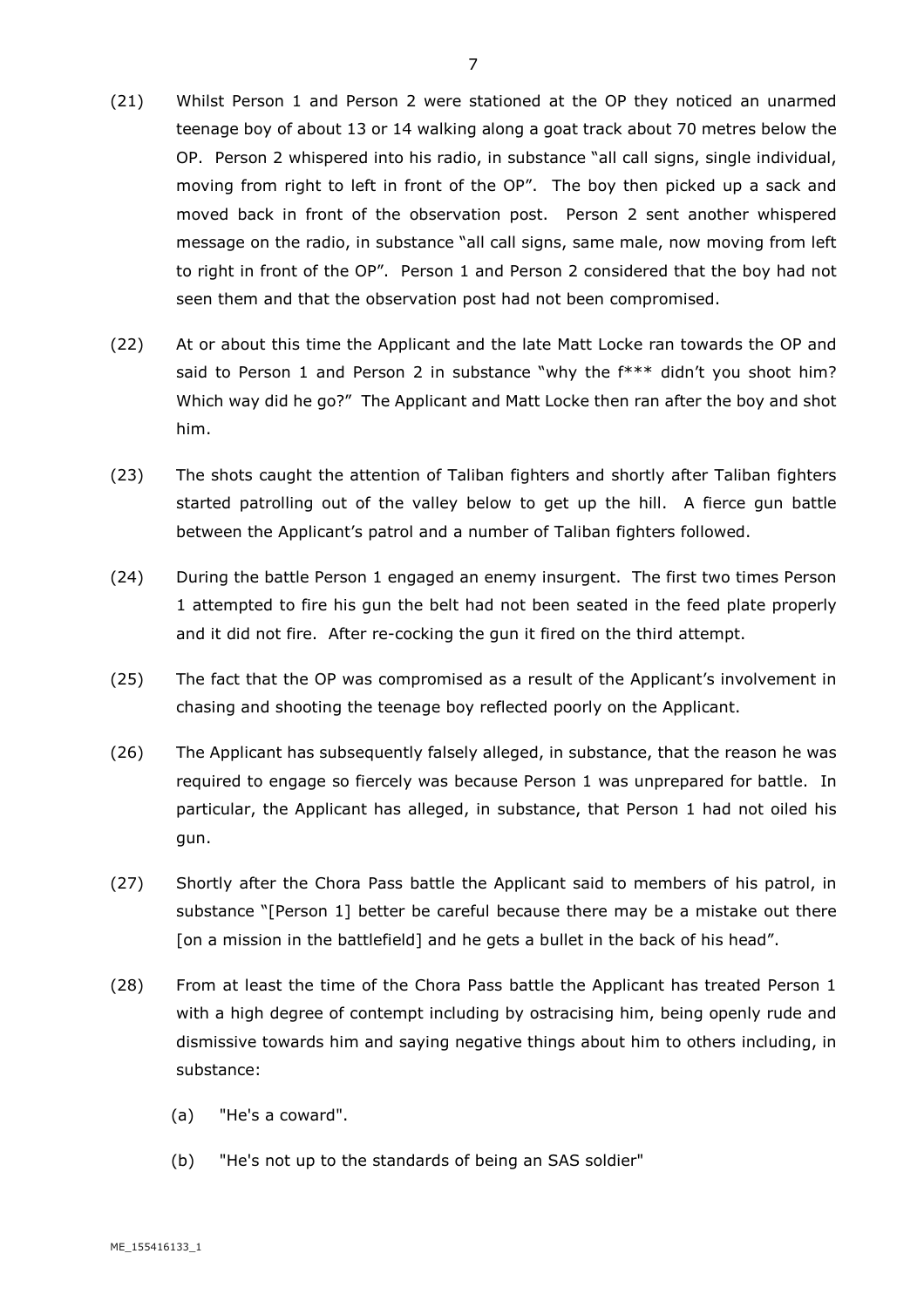- (c) "He's undeserving of his position as a water operator".
- (29) Further to the particulars in the preceding paragraph, from at least the time of the Chora Pass battle the Applicant consistently made insulting and threatening remarks to Person 1, including in substance:
	- (a) "We're going to f\*\*\* you off out of the unit".
	- (b) "You're not going to be a water operator anymore".
	- (c) "You better watch your back".
- (30) Further to the particulars in the preceding two paragraphs, from at least the time of the Chora Pass battle the Applicant, on more than one occasion, approached Person 1 in an aggressive manner and made a gun gesture toward Person 1 by putting two fingers into the side of Person 1's head.
- (31) In or about late 2006 or early 2007 the Applicant approached Person 1 at a pub in Cottesloe, WA, grabbed him and held him by the throat up against a wall and said in substance that he wanted him out of his patrol.
- (32) Shortly after the incident in the preceding paragraph Person 1 was transferred to another patrol.
- (33) During rotation 12 in 2010, Person 1 was standing outside the ready room (an area where soldiers keep their armour, gear and weapons on base) when the Applicant exited the ready room and aggressively pushed Person 1 in the chest with his gear and said to Person 1 in substance "'get out of my way you  $c***$  or I'll  $f***$ ing kill ya".
- (34) The Applicant's conduct in respect of Person 1 constituted bullying.
- (35) The Applicant's bullying of Person 1 continued up until about 2013. In about 2013 Person 1 filed a complaint with ADF authorities in relation to the Applicant's conduct towards him, which resulted in a mediation being arranged between and attended by Person 1 and the Applicant.
- (36) It may be inferred that the Applicant's conduct in respect of Person 1 was, in part, to detract attention from the Applicant's own responsibility for directing the Taliban's attention towards the observation post by shooting the teenager.

#### **Rotation 9**

(37) During rotation 9 the Applicant held the position within his patrol of Second in Command.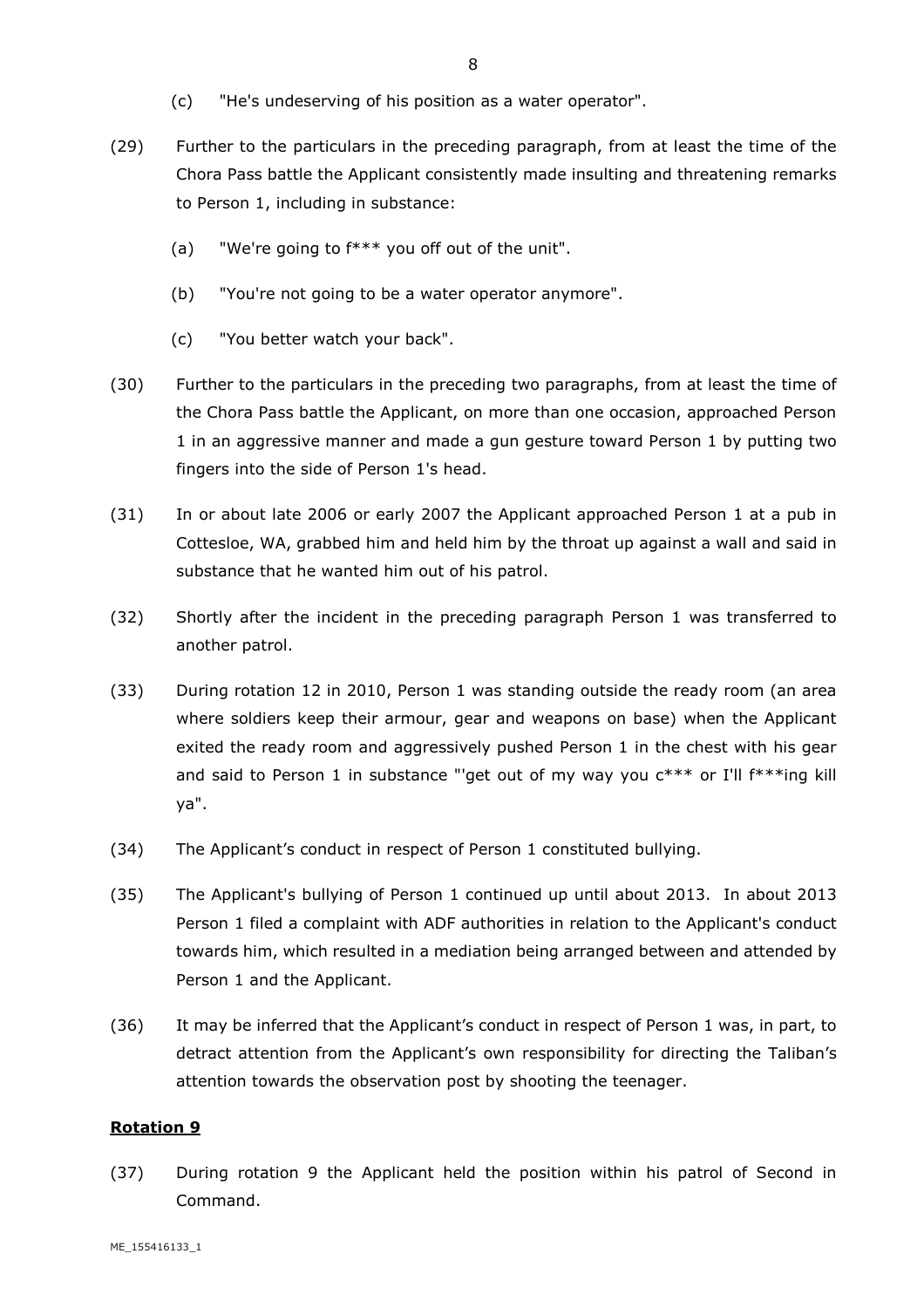#### **Assault of Person 3**

- (38) Prior to the deployment of rotation 9 the Applicant came to believe that Person 3 said something offensive about the Applicant's wife.
- (39) In or about April 2009 the Applicant encountered Person 3 in the hallway of the base in Tarin Kowt, Afghanistan. The Applicant said to Person 3 in substance "What did you say about my missus?" Person 3 replied, in substance "What are you talking about?" and attempted to walk away. The Applicant then punched Person 3 in the back of the head.

#### **Incident on Easter Sunday 2009**

- (40) On or about 12 April 2009 the Applicant and the troop of which he was a member conducted a mission providing commentary and sniper support to the infantry who were trying to get across a river.
- (41) In or about the late afternoon the Applicant and the troop of which he was a member were instructed to assault a compound code-named Whiskey 108. The Applicant's patrol was one of the patrols responsible for conducting the assault.

#### *"Blooding the rookie"*

- (42) Rotation 9 was Person 4's first deployment. Person 4 was a member of the Applicant's patrol.
- (43) At various times throughout rotation 9 the Applicant and his patrol commander, Person 5, made statements, in substance that they needed to "blood the rookie" (referring to Person 4).
- (44) "Blooding" refers to initiating a person in the practice of killing, or giving them the taste for killing.
- (45) During the mission in relation to Whiskey 108 an Afghan male (**Afghan Male 1**) was detained.
- (46) In the presence of the Applicant Person 5 ordered Person 4 to execute Afghan Male 1. Pursuant to that order Person 4 placed Afghan Male 1 on his knees and shot him in the back of the head. Person 4 was ordered to execute Afghan Male 1 so that he could be "blooded". The Applicant did not say or do anything to encourage Person 5 to withdraw the order or to stop Person 4 following the order. In these circumstances, and in the circumstances set out in particular 43 above, it may be inferred that the Applicant was complicit in and approved of the order.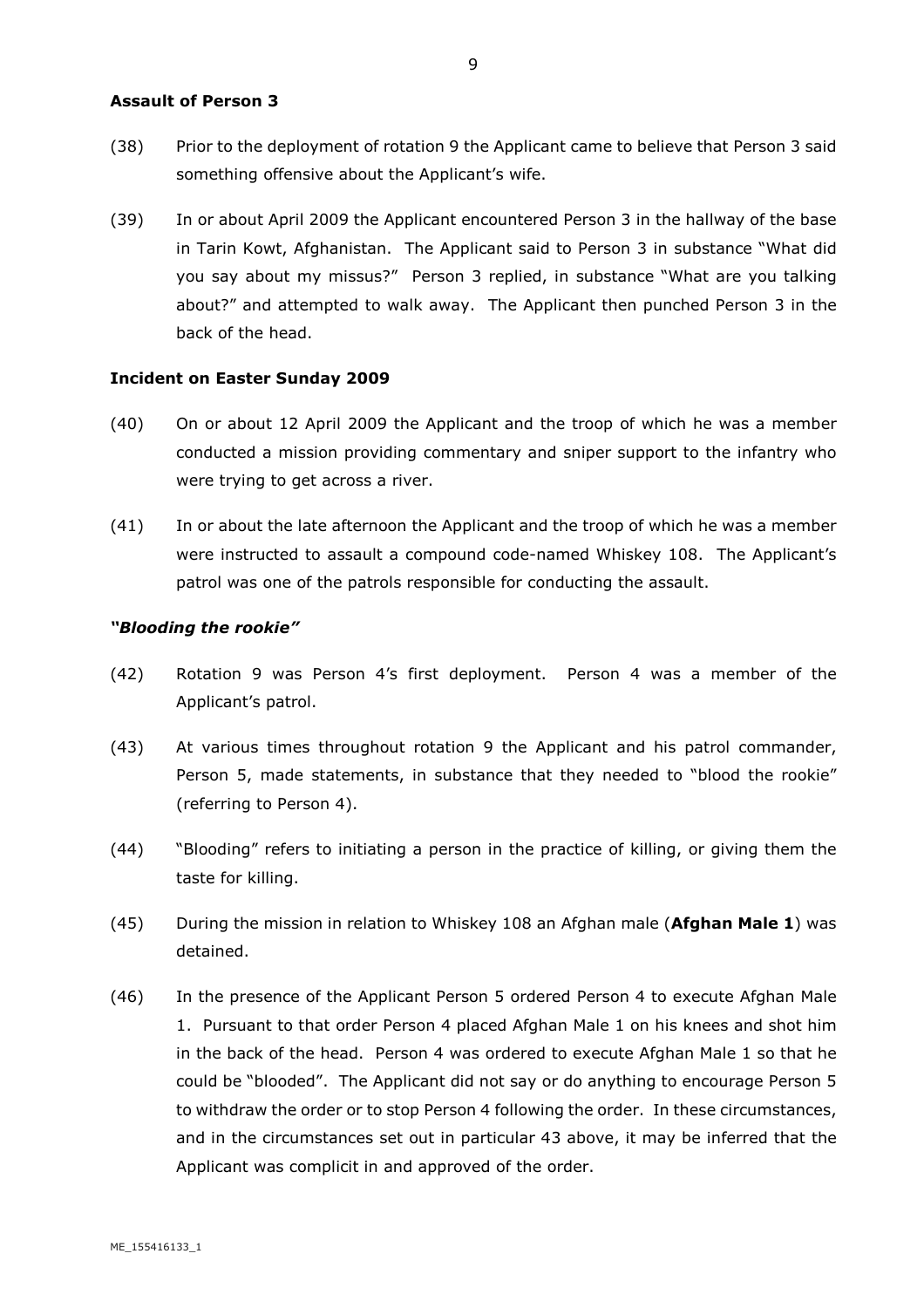- (47) In the circumstances, by his conduct with respect to Afghan Male 1, the Applicant breached:
	- (a) Articles 3 and 13 of the Third Geneva Convention; or
	- (b) Alternatively, Article 3 of the Fourth Geneva Convention.
- (48) In the circumstances, by his conduct with respect to Afghan Male 1, the Applicant was complicit in and responsible for murder.

#### *Murder of Afghan Male 2*

- (49) After the assault was complete and the patrols were conducting SSE (sensitive site exploitation, being a process post-assault where a detailed and thorough search of the site is performed in order to gather intelligence) the Applicant carried an Afghan male with a prosthetic leg (**Afghan Male 2**) outside the compound and threw him on the ground. The Applicant then shot Afghan Male 2 approximately 10-15 times with a F89 LSW. A F89 LSW is a light machine gun.
- (50) Afghan Male 2 was a "PUC" (person under control) who posed no imminent threat, particularly given that Afghan Male 2 was physically impaired and the Applicant was able to carry him outside of the compound and throw him to the ground.
- (51) In the circumstances, by his conduct with respect to Afghan Male 2, the Applicant breached:
	- (a) Articles 3 and 13 of the Third Geneva Convention; or
	- (b) Alternatively, Article 3 of the Fourth Geneva Convention.
- (52) In the circumstances, the Applicant's conduct with respect to Afghan Male 2 constituted murder.

#### **Assault of an unarmed Afghan male during rotation 12**

- (53) During rotation 12 the Applicant held the position within his patrol of Second in Command.
- (54) In or about March 2010 the Applicant and the troop of which he was a member conducted a mission in an area named Deh Rafshan targeting a medium value Taliban leader.
- (55) The target fled from the compound as the helicopters were landing.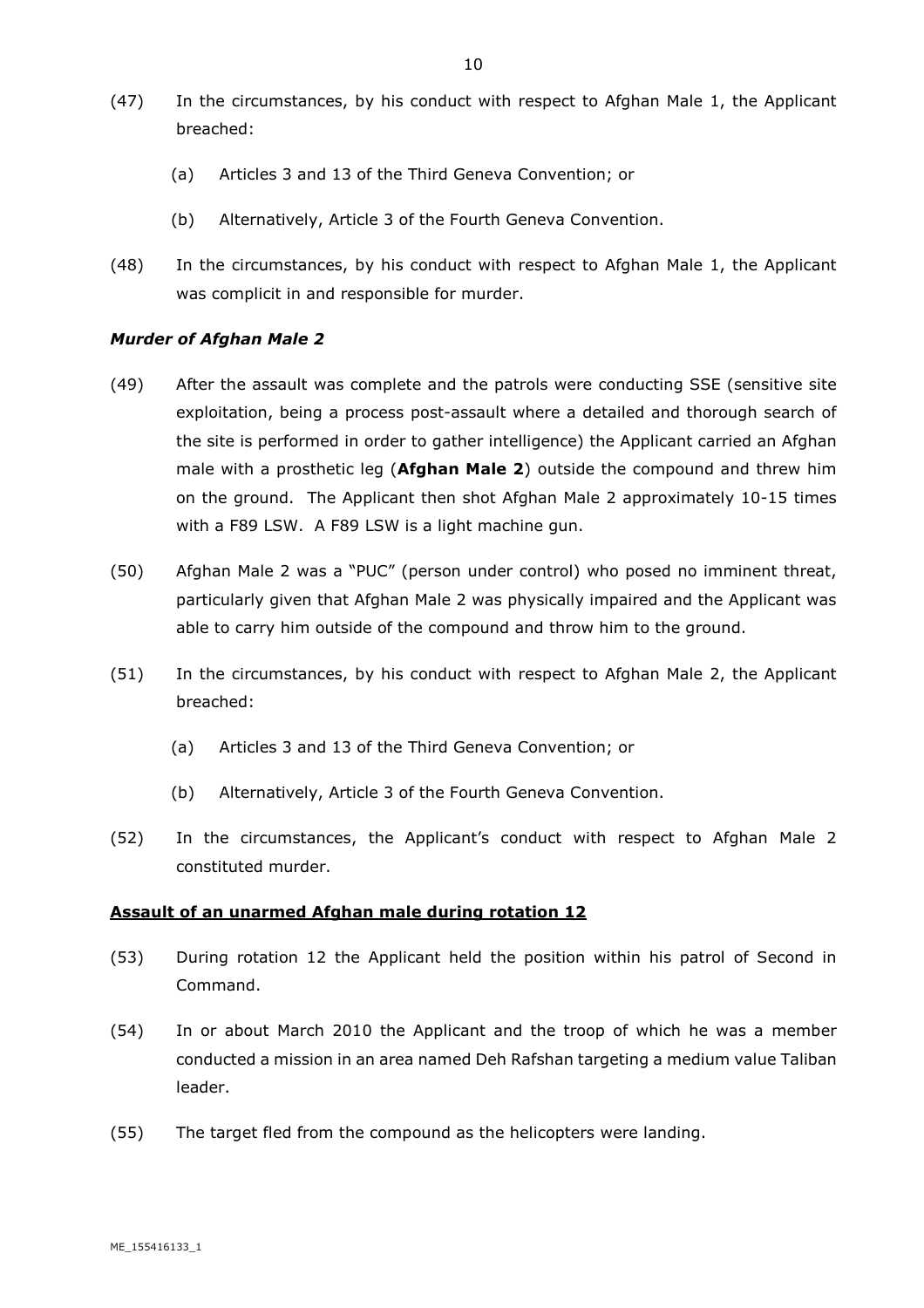- (56) As they were clearing the target compound Person 7 and Person 8 came across an Afghan male (who was not the target) (**Afghan Male 3**). Afghan Male 3 was sitting cross-legged in a carpeted room in the compound and was not armed. It was the intention of Person 7 and Person 8 to "PUC" (meaning arrest; "PUC" meaning "person under control") Afghan Male 3 for questioning. After Person 7 and Person 8 directed Afghan Male 3 to stand up and put his hands behind his back, Afghan Male 3 moved himself into the foetal position and made a whimpering sound. Afghan Male 3 was not exhibiting any threatening conduct but rather was exhibiting signs of fear.
- (57) Person 7 and Person 8 attempted to place Afghan Male 3's hands behind his back so that they could be handcuffed (with plastic cables), however, exhibiting signs of fear, Afghan Male 3's body was stiff and he remained in the foetal position. Person 7 and Person 8 let go of Afghan Male 3 in the hope that he would relax his body and then after a period of time repeated the attempt.
- (58) As Person 7 and Person 8 were attempting to arrest Afghan Male 3 in the manner described in the preceding paragraph the Applicant entered the room wearing Kevlar gloves. The Applicant walked up to where Person 7 and Person 8 were attempting to arrest Afghan Male 3, got down on one knee and drove several punches hard into Afghan Male 3's face around his cheek bone and eye. A lump/swelling appeared in the area around Afghan Male 3's cheek bone and eye socket almost instantly. The Applicant then drove his knee into Afghan Male 3's abdominal area two to four times. As the Applicant did this Afghan Male 3 made a sound as though the wind had been knocked out of him. Person 7 said to the Applicant words in substance "Whoa, whoa, whoa what are you doing? Get out of here we are looking after this!" The Applicant then left the room.
- (59) In the circumstances, by his conduct with respect to Afghan Male 3, the Applicant breached:
	- (a) Articles 3 and 13 of the Third Geneva Convention; or
	- (b) Alternatively, Article 3 of the Fourth Geneva Convention.
- (60) In the circumstances, the Applicant's conduct with respect to Afghan Male 3 constituted an unlawful assault.

#### **Rotation 18**

(61) During rotation 18 the Applicant held the position within his patrol (Gothic 2) of Patrol Commander.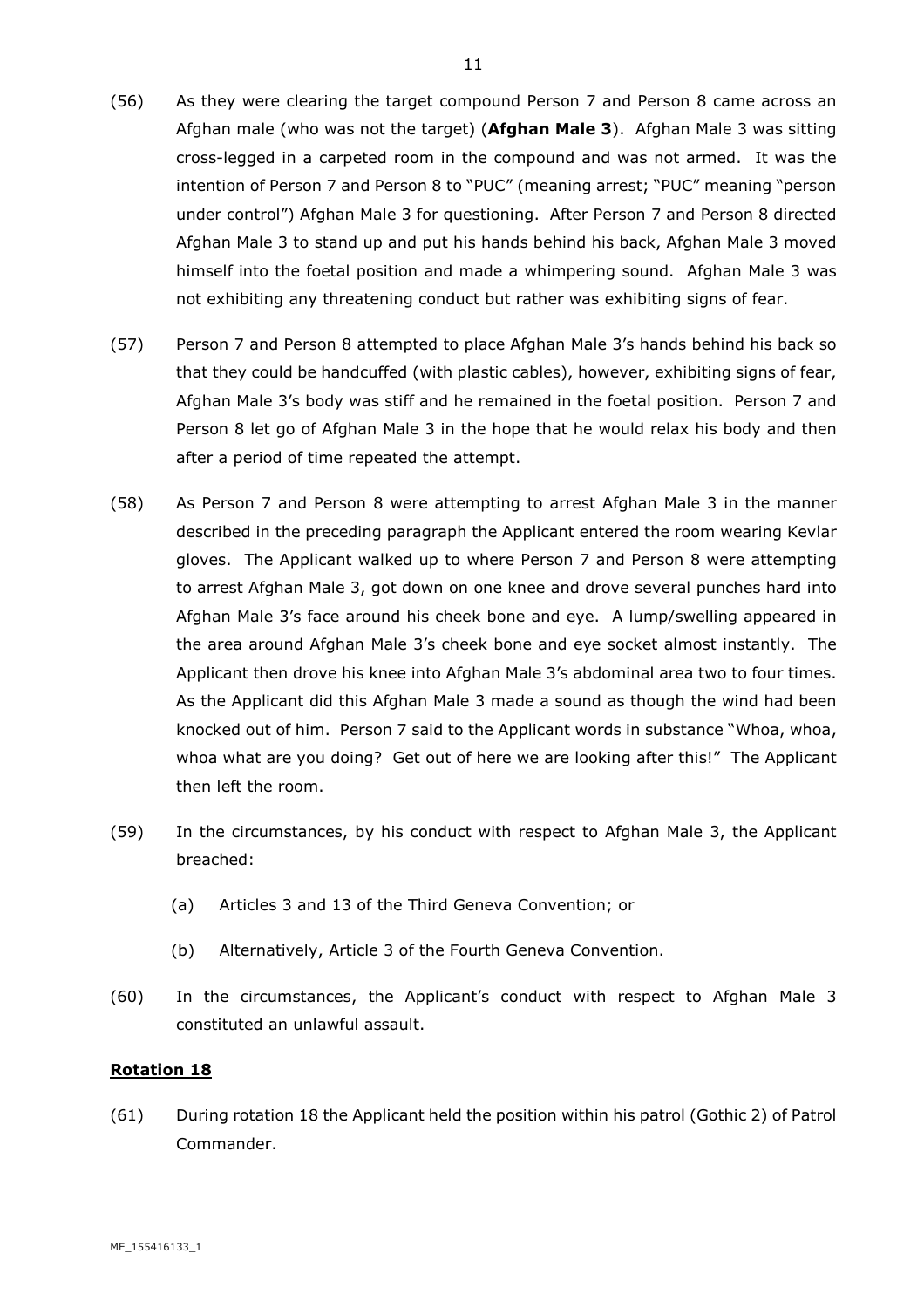#### **Mock execution in pre-deployment training for rotation 18**

- (62) In or about May 2012 the Applicant and the troop of which he was a member engaged in a training exercise at the Lancelin Defence Training Area, Perth. At about the conclusion of that training exercise the exercise involved a scenario that a compound had been cleared and a detainee had been taken. The detainee, being played by Person 9, was squatted in a corner of the compound with handcuffs on. The Applicant then walked to the other end of the room, grabbed Person 10, who was preparing for his first deployment, and brought him back to where the detainee was squatting. The Applicant said to Person 10, in substance, "kill him". Person 10 looked taken aback, however he complied with the order and jokingly simulated killing the detainee by gesturing and saying "bang" to indicate he had shot the detainee. The Applicant then grabbed Person 10 by the shoulder and said in substance "You good with that? Because that's how it's gonna be when we get over there."
- (63) In the circumstances, in the event that this scenario was real, the Applicant's conduct would constitute a breach of Articles 3 and 13 of the Third Geneva Convention, or alternatively Article 3 of the Fourth Geneva Convention.

#### **Kill board**

(64) Throughout rotation 18 the Applicant maintained a "kill board" on the back of the door to his patrol room (which he shared with the other members of his patrol). The kill board comprised of tally marks made on the back of the door corresponding to the number of people members of the patrol had killed on rotation 18.

#### **Statement to Person 7**

- (65) On or about 2 July 2012 Sergeant Blaine Flower Diddams was killed during an engagement with insurgents on operations in Afghanistan.
- (66) On or about 5 or 6 July 2012 the Applicant and Person 7 were in the ready room and the Applicant said to Person 7 in substance "I'm going to talk the talk, make sure I walk the walk. Before this trip is over I'm going to choke a bloke to death and watch the life drain out of his eyes."

#### **Bullying of Person 10**

- (67) Rotation 12 was Person 10's first deployment. At the commencement of the rotation Person 10 was a member of the Applicant's patrol.
- (68) On about 15 July 2012 the Applicant and the troop of which he was a member conducted a mission in the Chora Valley. The mission was planned by the Applicant.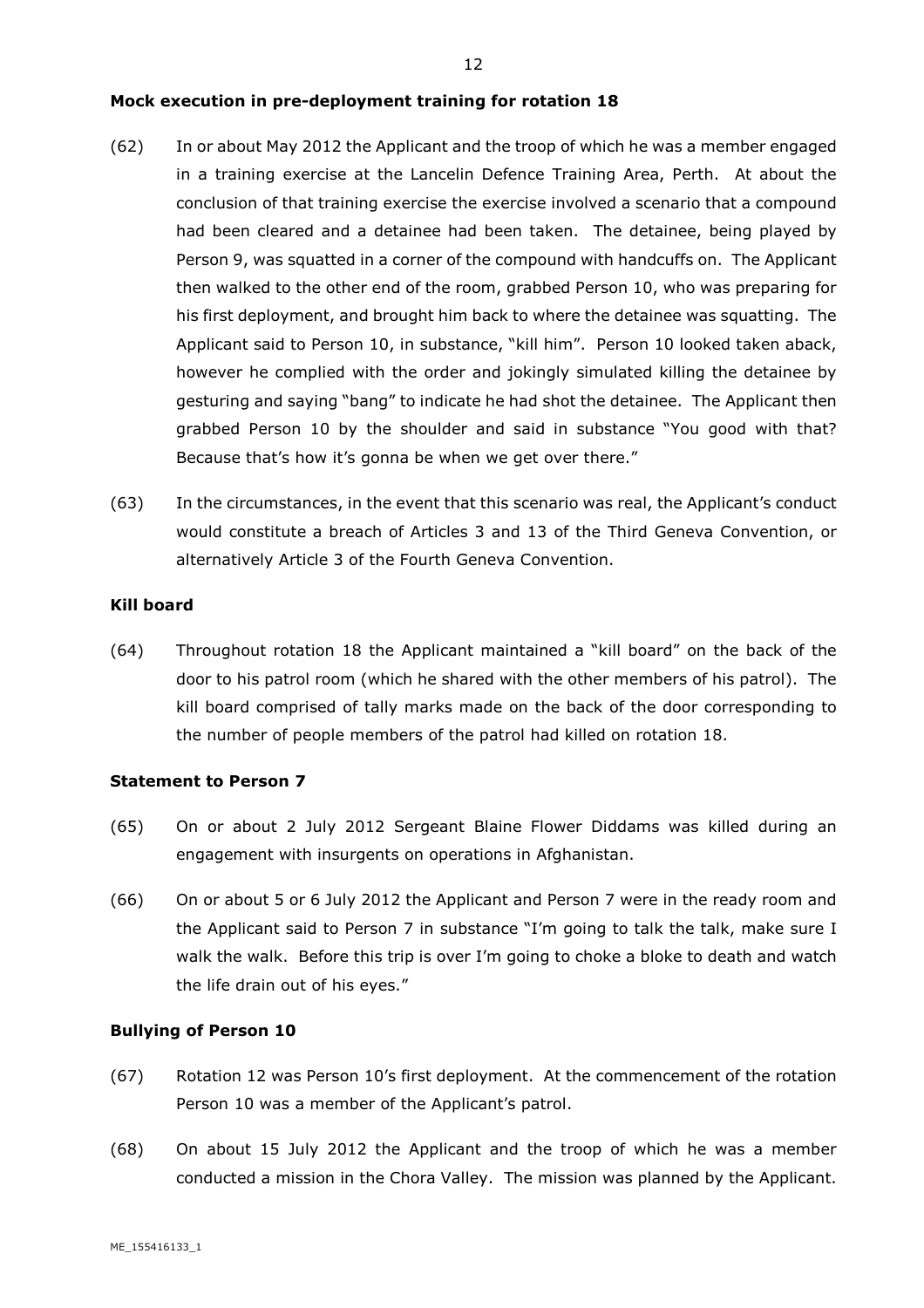- (69) The mission involved the Applicant's patrol (Gothic 2) and another patrol (Gothic 3)… [set out in the Confidential Annexure to the Defence].
- (70) On the way to the ambush positions on or about 14 July 2012 Person 10's radio failed such that Person 10 had no communications for the remainder of the mission. When the Applicant's patrol moved into their positions at the ambush position the Applicant positioned Person 10 in a position pointed towards an aqueduct. Prior to the mission the troop had been informed of intelligence to the effect that the Taliban use the aqueduct system to move around.
- (71) Gothic 3 were located near the aqueduct in the direction (from Gothic 2) in which the Applicant had pointed Person 10.
- (72) At about 6:05am on about the morning of 15 July 2012, a member of Gothic 3 (positioned near the aqueduct) engaged an armed fighting aged male, that is, fired his weapon. The shot from Gothic 3 impacted near a member of Gothic 2. Person 10 believed the shots came from an enemy insurgent using the aqueduct and shot two short bursts of two to three shots each from his weapon in accordance with standard training. The Applicant yelled out "check fire" and Person 10 stopped firing.
- (73) As the shots fired by the member of Gothic 3 and Person 10 were fired in the direction of another patrol the incidents were "blue on blue incidents" (that is, an attack by one's own side that has the potential to harm one's own forces). Nobody was injured or harmed as a result of the blue on blue incidents.
- (74) Shortly after Person 10 stopped firing a woman and child walked into the vicinity of the ambush positions at a distance of about 200-300 metres.
- (75) The mission was deemed a failed mission.
- (76) As the patrol commander responsible for planning the mission, the fact that the mission failed and that it involved a blue on blue incident reflected poorly on the Applicant.
- (77) After the troop returned to base, the Applicant called his patrol into the patrol room. The Applicant came into the patrol room and shut the door behind him. Person 10 was sitting on a chair. The Applicant directed Person 10 to stand up, which he did. After Person 10 stood up the Applicant punched Person 10 hard in the face, belittled him and verbally abused him in front of the patrol. After assaulting Person 10, the Applicant said to him in substance "not a word of this [referring to the assault that had just occurred in the room] is to leave this room".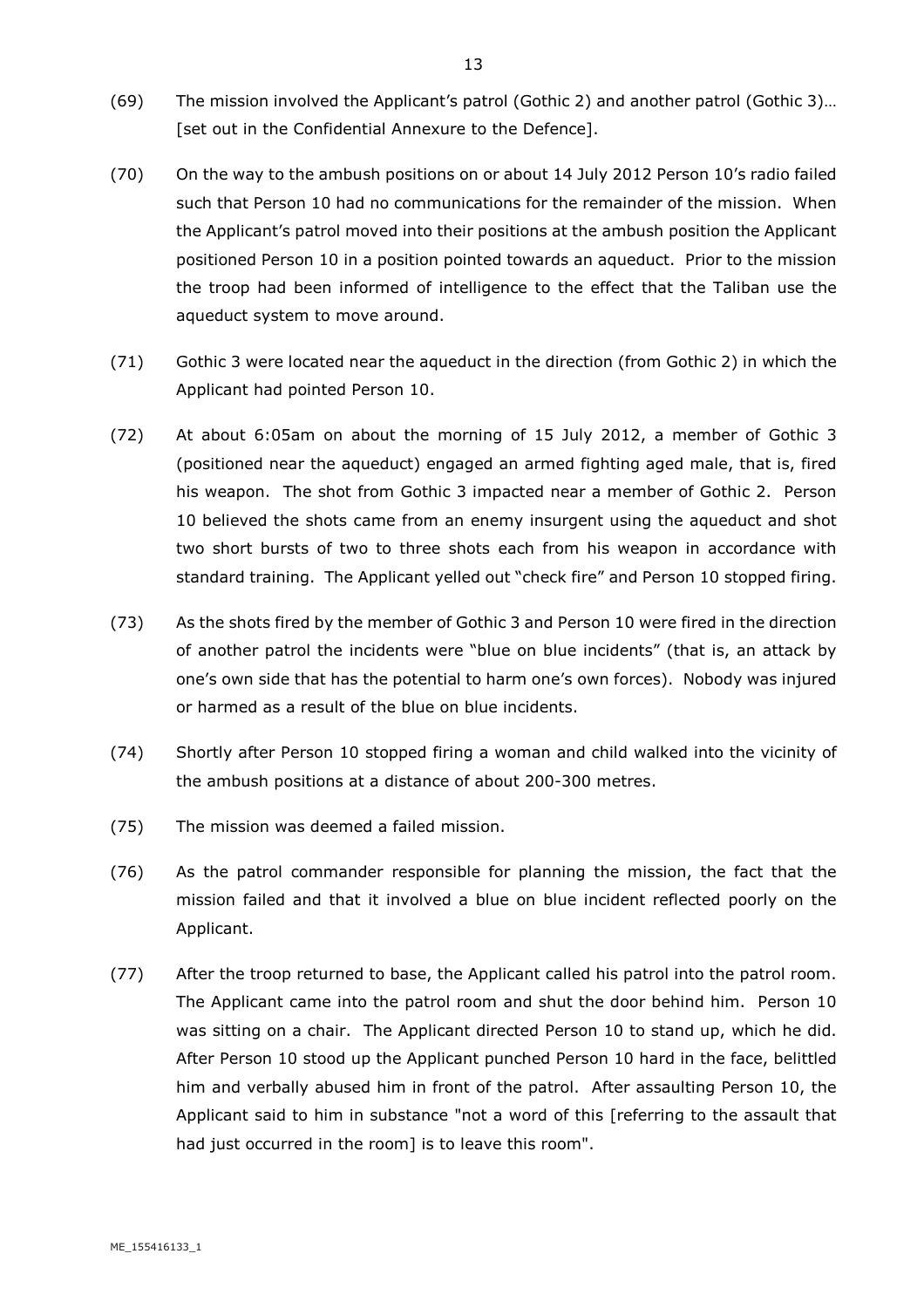- (78) In debriefing meetings and in an investigation into the blue on blue incident the Applicant falsely alleged, in substance, that Person 10 was overwhelmed in the situation and fired shots in an uncontrolled manner whilst ignoring commands from the Applicant.
- (79) As a result of the Applicant's claims in relation to Person 10, Person 10 was placed on administrative duties and was restricted from going outside the wire (that is, outside of the base on operational missions).
- (80) On or about 14 February 2013 the Applicant threatened Person 10, in substance, that if he reported the assault or did not support the Applicant's version of the blue on blue incidents the Applicant would (falsely) report Person 10 to the Hague for war crimes for firing at women and children.
- (81) The Applicant's conduct in respect of Person 10 constituted bullying.
- (82) It may be inferred that the Applicant's conduct in respect of Person 10 was to detract attention from the Applicant's own responsibility for planning a tactically flawed mission which contributed toward the blue on blue incident.

#### **Assault of an unarmed Afghan male civilian**

- (83) On about 29 August 2012 a member of the Afghan Army, Sergeant Hekmatullah (**Hekmatullah**), opened fire at Patrol Base Wahab killing three Australian soldiers and injuring two others.
- (84) In about the period 29 August 2012 to early September 2012 the Applicant and the troop of which he was a member conducted a mission in a village in the north-west of the Oruzgan province in search of Hekmatullah.
- (85) [Set out in the Confidential Annexure to the Defence].
- (86) [Set out in the Confidential Annexure to the Defence].
- (87) One of the detainees (**Afghan Male 4**) was a civilian who had a young girl with him. The Applicant asked Afghan Male 4 in substance if the girl was his daughter and what her name was. Afghan Male 4 responded in substance that the girl was his daughter but hesitated in giving her name. The Applicant then grabbed Afghan Male 4 by the front of his clothing, picked him up and forcefully pushed his head into the mud wall of the compound one or two times.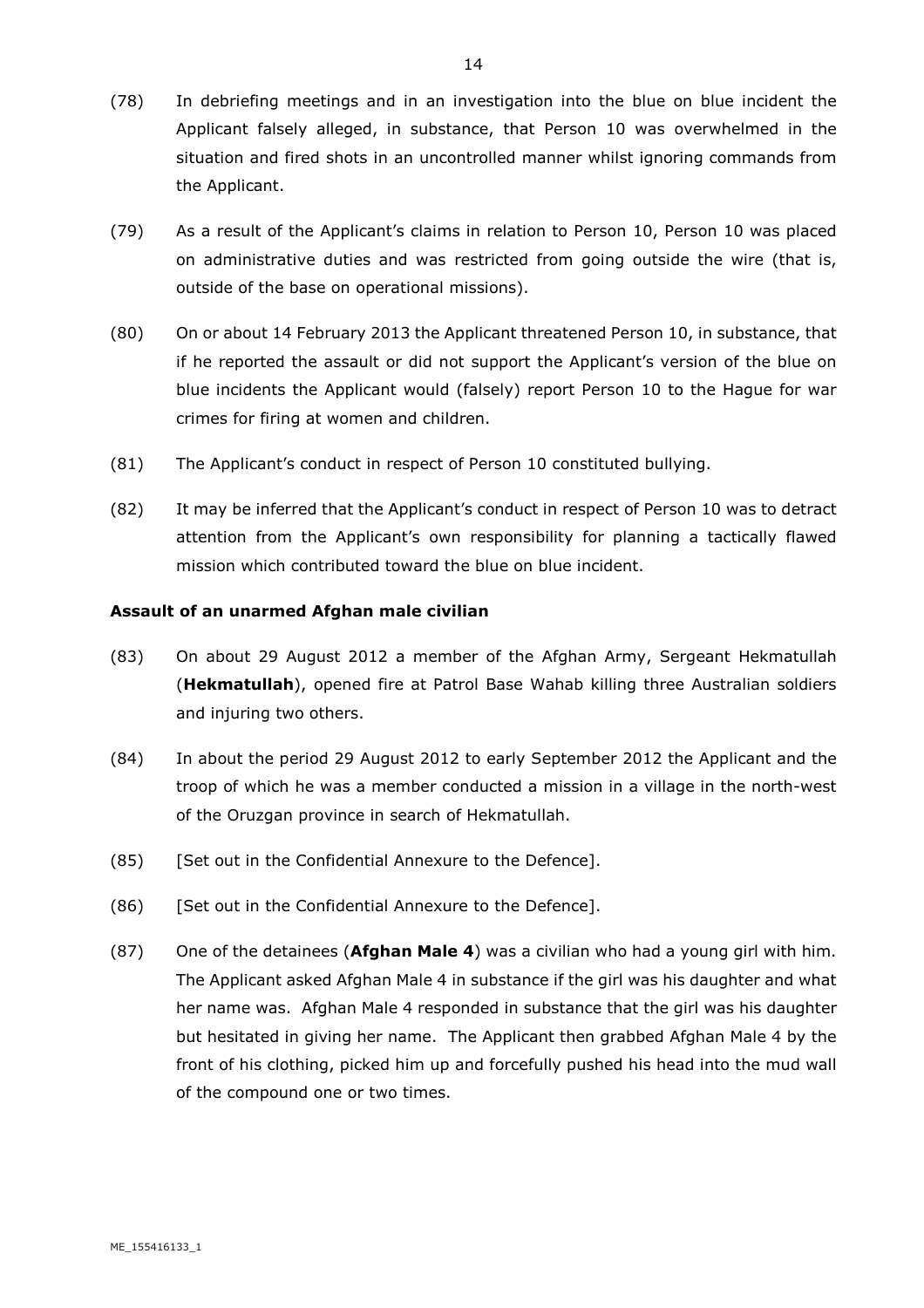- (88) In the circumstances, by his conduct with respect to Afghan Male 4, the Applicant breached:
	- (a) Articles 3, 13 and 17 of the Third Geneva Convention; or
	- (b) Alternatively, Article 3 of the Fourth Geneva Convention.
- (89) In the circumstances, the Applicant's conduct with respect to Afghan Male 4 constituted an unlawful assault.

#### **Darwan mission - 11 September 2012**

- (90) On or about 11 September 2012 intelligence had been received to the effect that Hekmatullah was in, or had been at, a village named Darwan.
- (91) On or about 11 September 2012 the Applicant and the troop of which he was a member conducted a mission in Darwan in search of Hekmatullah (the **Darwan mission**).

#### *Execution of an unarmed Afghan*

- (92) Shortly after the commencement of the Darwan mission a member of the overwatch patrol, being a patrol stationed at a higher position to keep a watch over the mission, sent a message over the radio to the effect *"*We've got a squirter, he just ran out of the green and crossed the river and we can't see him anymore, he is on the other side to us." The message did not indicate that the 'squirter' was armed or (explicitly or impliedly by its terms or tone) that he was a threat. A 'squirter' is a person who leaves the scene of the mission when soldiers approach.
- (93) The Applicant responded to that message, in substance "Roger that, I'll look after it".
- (94) At some time after that radio communication the Applicant crossed the Helmand River in search of the 'squirter'. The Applicant located an Afghan male (**Afghan Male 5**) hiding amongst the rocks on the other side of the Helmand River, stood over him and shot him in the head from close range. At the time the Applicant shot Afghan Male 5 he was standing so close to Afghan Male 5 that the Applicant was splattered with his brain matter and some of it entered the Applicant's mouth.
- (95) It may be inferred that the 'squirter' and Afghan Male 5 (who may or may not have been the same person) were unarmed and/or posed no risk in circumstances where:
	- (a) the overwatch patrol had not seen the 'squirter' carrying any weapon;
	- (b) the Applicant was prepared to go after the 'squirter' by himself without the assistance or protection from another member of his patrol;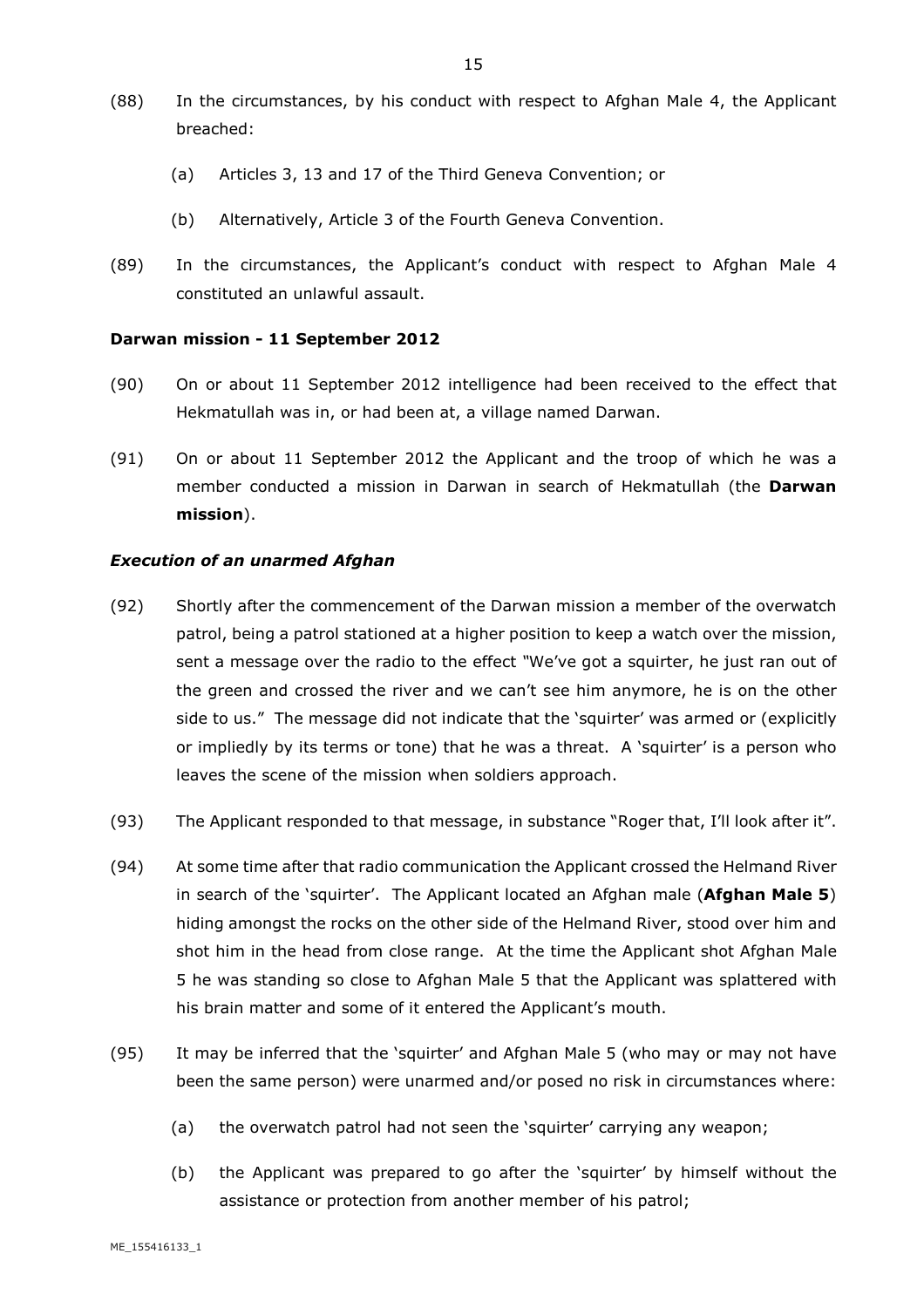- (c) the Applicant was prepared to place himself in a vulnerable position by crossing the river to locate the 'squirter', in circumstances where he would have been at great risk of being shot if the 'squirter' were armed;
- (d) Afghan Male 5 was hiding amongst the rocks when located by the Applicant;
- (e) the Applicant was able to get as close as he did to Afghan Male 5.
- (96) Further, it may be inferred that the Applicant would have been able to arrest Afghan Male 5 in circumstances where:
	- (a) Afghan Male 5 was hiding amongst the rocks when located by the Applicant;
	- (b) the Applicant was able to get so close to Afghan Male 5.
- (97) In the circumstances, by his conduct with respect to Afghan Male 5, the Applicant breached:
	- (c) Articles 3 and 13 of the Third Geneva Convention; or
	- (d) Alternatively, Article 3 of the Fourth Geneva Convention.
- (98) In the circumstances, the Applicant's conduct with respect to Afghan Male 5 constituted murder.

#### *Murder of Ali Jan*

- (99) [Set out in the Confidential Annexure to the Defence].
- (100) Once the mission was complete a request for extraction (helicopters) was communicated.
- (101) [Set out in the Confidential Annexure to the Defence].
- (102) [Set out in the Confidential Annexure to the Defence].
- (103) [Set out in the Confidential Annexure to the Defence].
- (104) At or about this time the Applicant retrieved an Afghan male who had been detained in the centralised holding compound (**Ali Jan**). Ali Jan was still handcuffed. The Applicant caused Ali Jan to be placed at the edge of a small cliff and forced him into a kneeling position. The Applicant then took a number of steps back before he moved back towards Ali Jan and kicked him hard in the midriff causing him to fall back over the cliff and land in the dry creek bed below. The impact of the fall to the dry creek below was so significant that it knocked Ali Jan's teeth out of his mouth.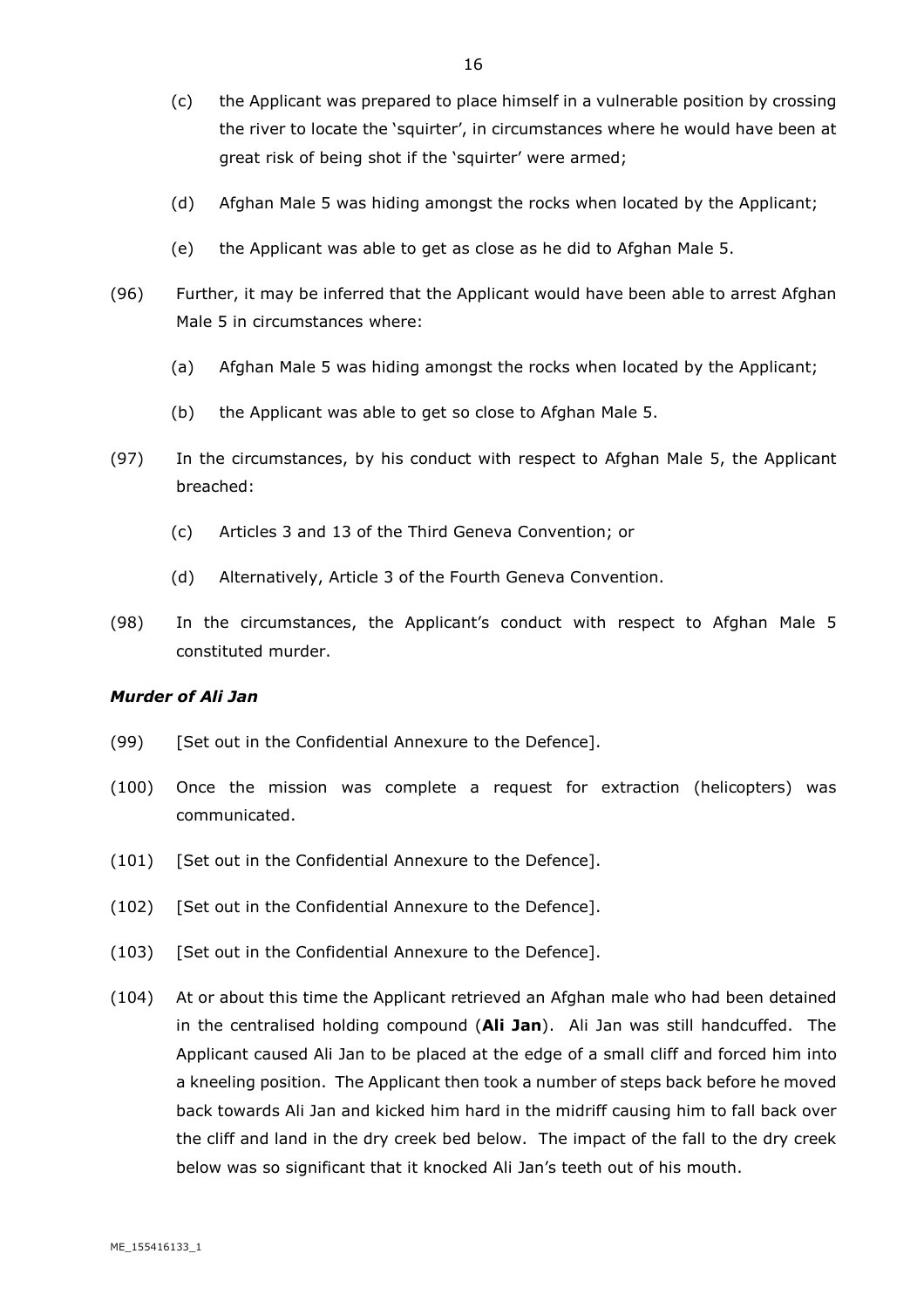- (105) The Applicant, together with a number of soldiers under his command including Person 4, Person 11, a member of the Afghan Partner Force, Person 12 and an interpreter, Person 13, then walked down into the creek bed to inspect Ali Jan, who was still alive. The Applicant directed a soldier under his command to kill Ali Jan, which he did.
- (106) Person 4 then performed SSE (sensitive site examination), that is, took photos of Ali Jan's body, before he and the Applicant returned to their patrol's helicopter landing zone for extraction.
- (107) The Applicant then sent a signal over the radio, in substance, "11, this is 211, we've just engaged a spotter, that is 1 EKIA" (enemy killed in action).
- (108) It may be inferred that Ali Jan was not a spotter in circumstances where:
	- (a) he was retrieved from the centralised holding compound by the Applicant;
	- (b) his hands were hand-cuffed when he was retrieved from the holding compound and kicked off the small cliff;
	- (c) he was not seen to be using any mobile telephone or radio (which is a common feature identifying a spotter);
	- (d) no spotter was seen by the Apache helicopter;
	- (e) prior to Ali Jan's death the Applicant did not send any message to the effect that a spotter had been located so that the extraction could be aborted until it was safe;
	- (f) in his radio communication sent after Ali Jan was killed the Applicant did not indicate any concern for who Ali Jan may have passed a message to (which is the threat a spotter poses) or give any indication that there was a threat such that the extraction should be aborted until it was safe;
	- (g) the mission was complete and it was unlikely a spotter would have approached the village or the compounds, which were under the control of Australian SAS soldiers, at that time;
	- (h) it was unlikely a spotter would have come within such a short distance of the village such that he was able to be killed in the manner he was (spotters ordinarily operate from several hundred (500-1000) metres away);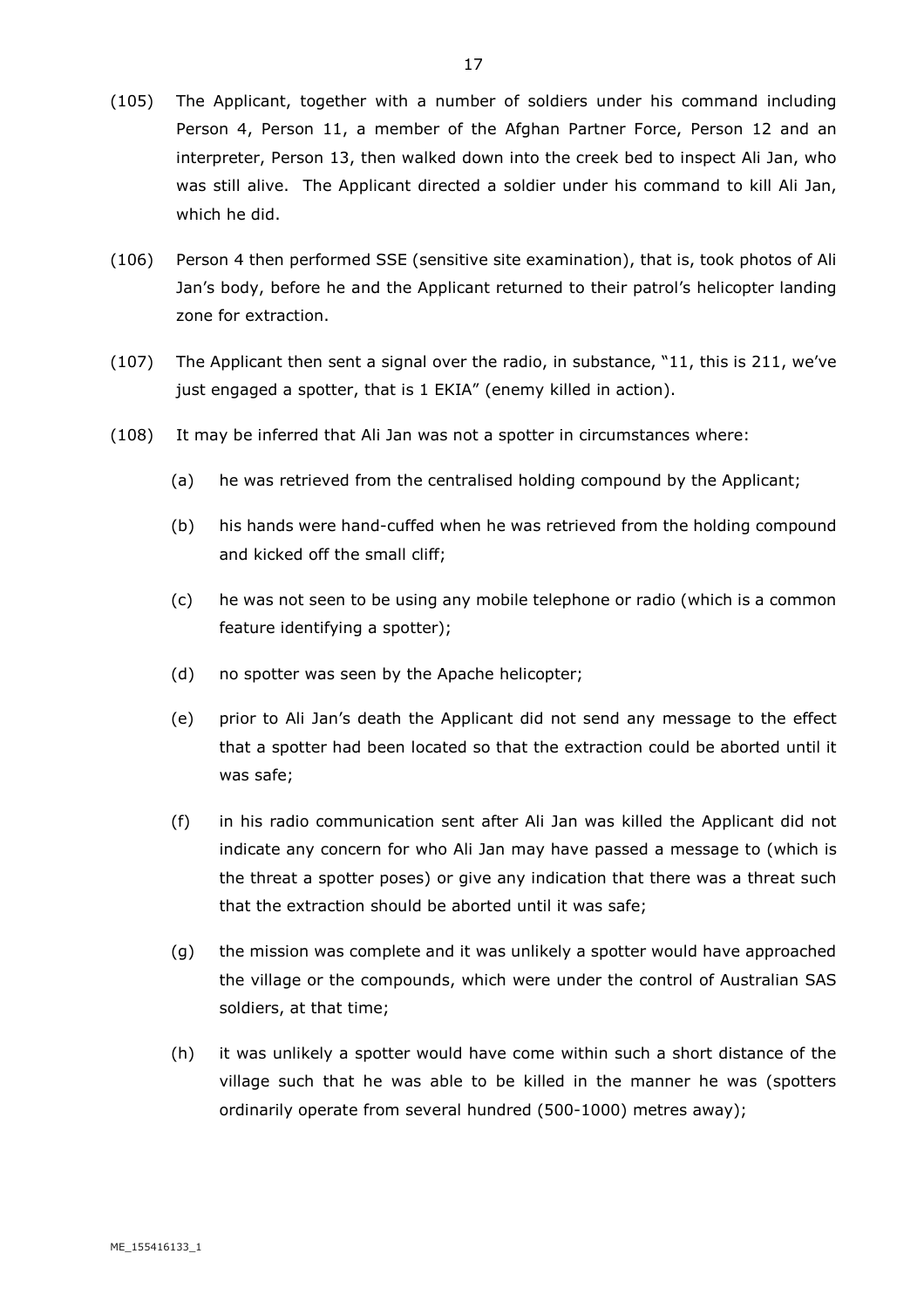- (i) it was unlikely a spotter would have come within such a short distance of the village such that the Applicant could get to his body to perform SSE and return to his patrol's helicopter landing zone within three minutes.
- (109) Further, whilst it is permissible to kill a spotter under the ROE, it is not permissible to kill any spotter in an inhumane manner such as kicking them off a cliff.
- (110) Further, whilst it is permissible to kill a spotter under the ROE, it is not permissible to kill the spotter if the spotter is detained, hand-cuffed, unarmed and poses no threat or danger.
- (111) In the circumstances, by his conduct with respect to Ali Jan, the Applicant breached Article 3 of the Fourth Geneva Convention.
- (112) Alternatively, in the event that Ali Jan was a spotter (which is not accepted), the Applicant breached Articles 3 and 13 of the Third Geneva Convention.
- (113) In the circumstances, the Applicant's conduct with respect to Ali Jan constituted murder.
- (114) Alternatively, by his conduct with respect to Ali Jan the Applicant was complicit in and responsible for murder.

#### **Execution of an unarmed Afghan in October 2012**

- (115) On or about 12 October 2012 the Applicant and the troop of which he was a member conducted a mission in Khaz Oruzgan.
- (116) Towards the end of the mission the Applicant, together with his patrol, the interpreter Person 13 and a number of members of the Afghan Partner Force including Person 12 were questioning an Afghan male in a compound (**Afghan Male 6**) as they were waiting for the helicopters to extract them from the mission. Afghan Male 6 was not exhibiting any signs of being a threat or violent. Whilst the Applicant was questioning Afghan Male 6, Person 14, a member of the Applicant's patrol noticed an area in the wall of the compound which looked like a wall cache (being a false wall with a cavity behind it where items can be hidden). Person 14 kicked the wall cache and a number of weapons including rocket propelled grenades and warheads fell out. The Applicant saw the weapons fall out. He then said to Person 13, in substance "tell him [referring to Person 12] to shoot him or get his men to or I'll do it". Following instructions from Person 12, a member of the Afghan Partner Force then shot Afghan Male 6 four to six times.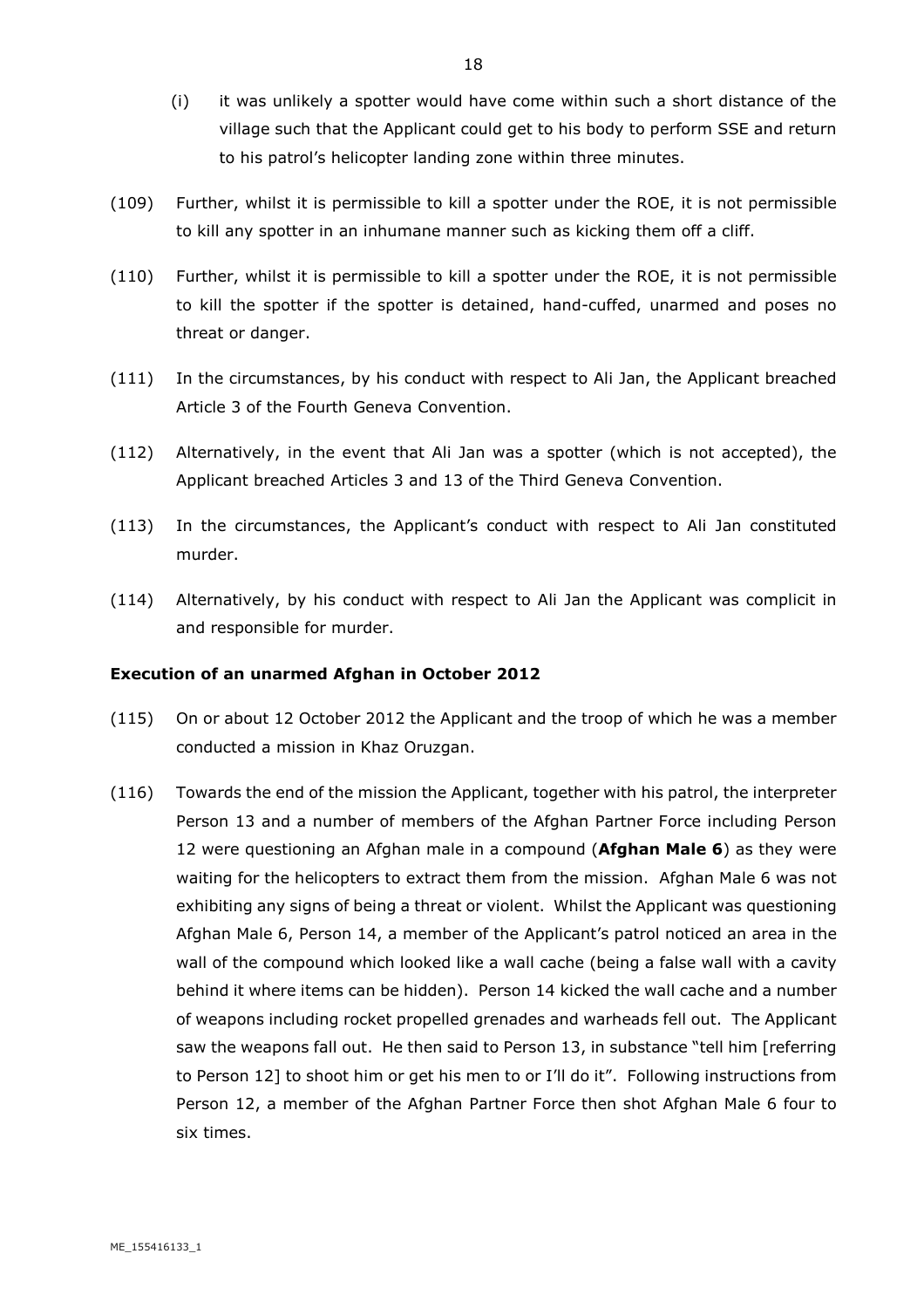- (117) It may be inferred that the Applicant was able to detain Afghan Male 6 in circumstances where:
	- (a) Afghan Male 6 was not exhibiting any signs of being an imminent threat or violent;
	- (b) Afghan Male 6 was seriously outnumbered; and
	- (c) the Applicant had enough time to issue the direction referred to in the preceding paragraph.
- (118) In the circumstances, by his conduct with respect to Afghan Male 6, the Applicant breached:
	- (a) Articles 3 and 13 of the Third Geneva Convention; or
	- (b) Alternatively, Article 3 of the Fourth Geneva Convention.
- (119) In the circumstances, by his conduct with respect to Afghan Male 6 the Applicant was complicit in and responsible for murder.

#### **Execution of an unarmed Afghan Adolescent on about 21 October 2012**

- (120) In or about October 2012 the Applicant said to the members of his patrol, in substance "Hey fellas, we're on 18, we need two more to get to 20". In saying this the Applicant was referring to the kill board.
- (121) In or about October 2012 the Commanding Officer of the troop, Person 15 expressed concern to the troops that the number of persons killed in action during rotation 18 was too high.
- (122) On or about 21 October 2012, during the last mission conducted by the Applicant and the troop of which he was a member, a Toyota Hilux was intercepted by a number of members of the troop, including Person 16. The Hilux contained four Afghan males, including a male of approximately 15 to 18 years old (**Afghan Adolescent**). The Afghan Adolescent was searched and detained by Person 16 and then handed over to the Applicant's patrol for questioning, together with the other occupants of the Hilux. At the time the Afghan Adolescent was visibly extremely nervous.
- (123) Shortly after the occupants of the Hilux were handed over to the Applicant's patrol the Applicant sent a radio communication, in substance, "two EKIAs".
- (124) One or two days after the mission Person 16 said to the Applicant, in substance, "What happened to the young bloke who was shaking like a leaf?" The Applicant responded, in substance, "I shot that  $c***$  in the head. Person 15 told me not to kill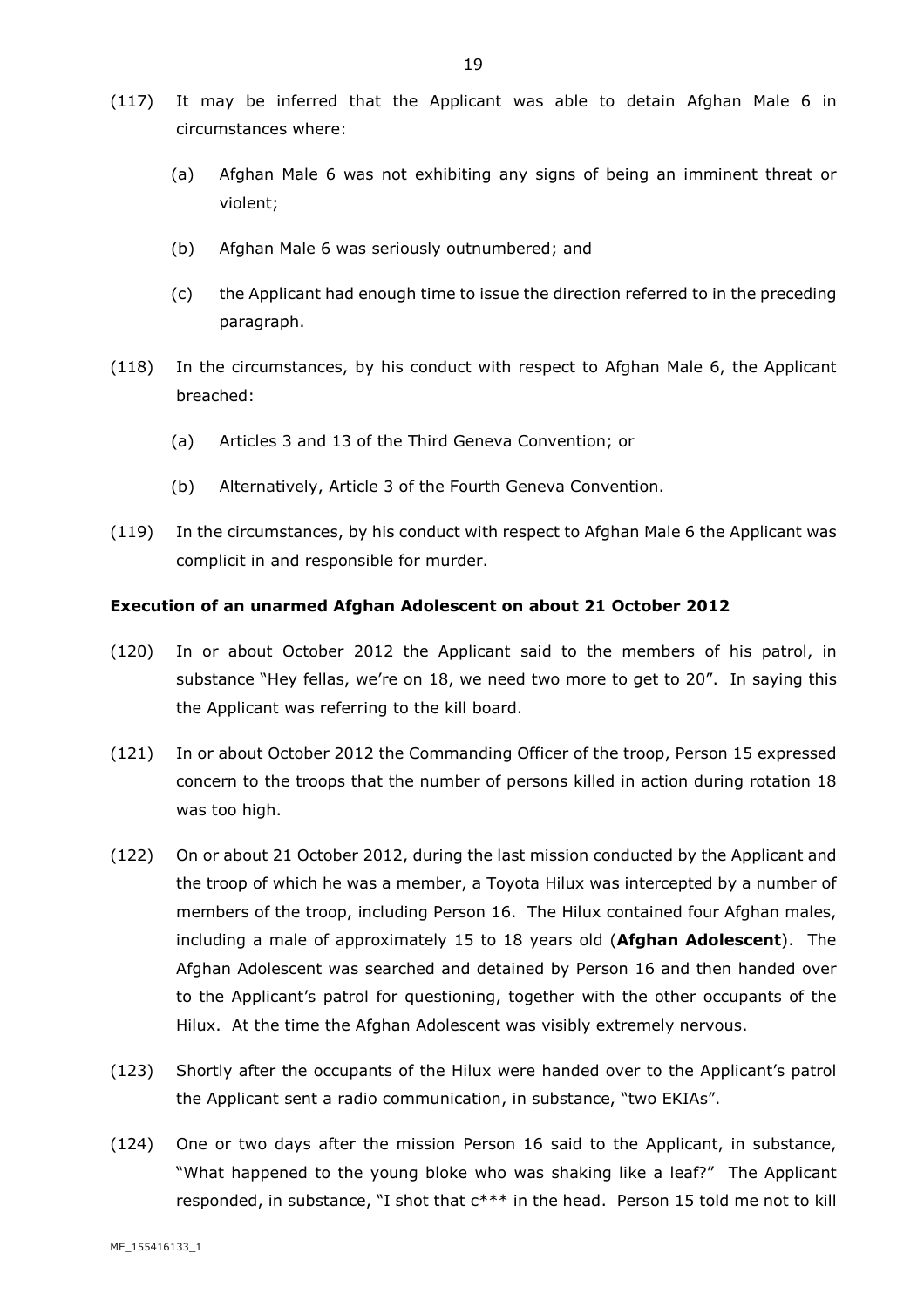- (125) In the circumstances, by his conduct with respect to the Afghan Adolescent, the Applicant breached:
	- (a) Articles 3 and 13 of the Third Geneva Convention; or
	- (b) Alternatively, Article 3 of the Fourth Geneva Convention.
- (126) In the circumstances, the Applicant's conduct with respect to the Afghan Adolescent constituted murder.

### **Imputations**

- $(127)$  The imputation pleaded in sub-paragraphs 5(a) and 7(a) of the Statement of Claim -"*The Applicant while a member of the SASR in Afghanistan engaged in criminal conduct by violently assaulting Afghan prisoners and bullying Australian soldiers*" (**Imputation 1**) is substantially true by reason of the facts and matters set out in particulars 1-126 above.
- (128) The imputation pleaded in sub-paragraphs 5(b) and 7(b) of the Statement of Claim and in paragraph 18(b)(i)(A) above - "*The Applicant while a member of the SASR in Afghanistan engaged in criminal conduct by abusing unarmed civilians*" (**Imputation 2**) is substantially true by reason of the facts and matters set out in particulars 1-16, 37, 40-61 and 83-126 above.
- (129) The imputation pleaded in sub-paragraphs 5(c) and 7(c) of the Statement of Claim and in paragraph 18(b)(i)(B) above - "*The Applicant while a member of the SASR in Afghanistan engaged in criminal conduct by killing detainees in Afghanistan*" (**Imputation 3**) is substantially true by reason of the facts and matters set out in particulars 1-16, 37, 40-52, 61-66 and 92-126 above.
- (130) The contextual imputation in sub-paragraph 10(b)(i)(A) above "*The Applicant broke the moral and legal rules of military engagement and is therefore a criminal*" is substantially true by reason of the facts and matters set out in particulars 1-126 above.
- (131) The contextual imputation in sub-paragraph 10(b)(i)(B) above "*The Applicant disgraced his country Australia and the Australian army by his conduct as a member of the SASR in Afghanistan*" is substantially true by reason of the facts and matters set out in particulars 1-126 above.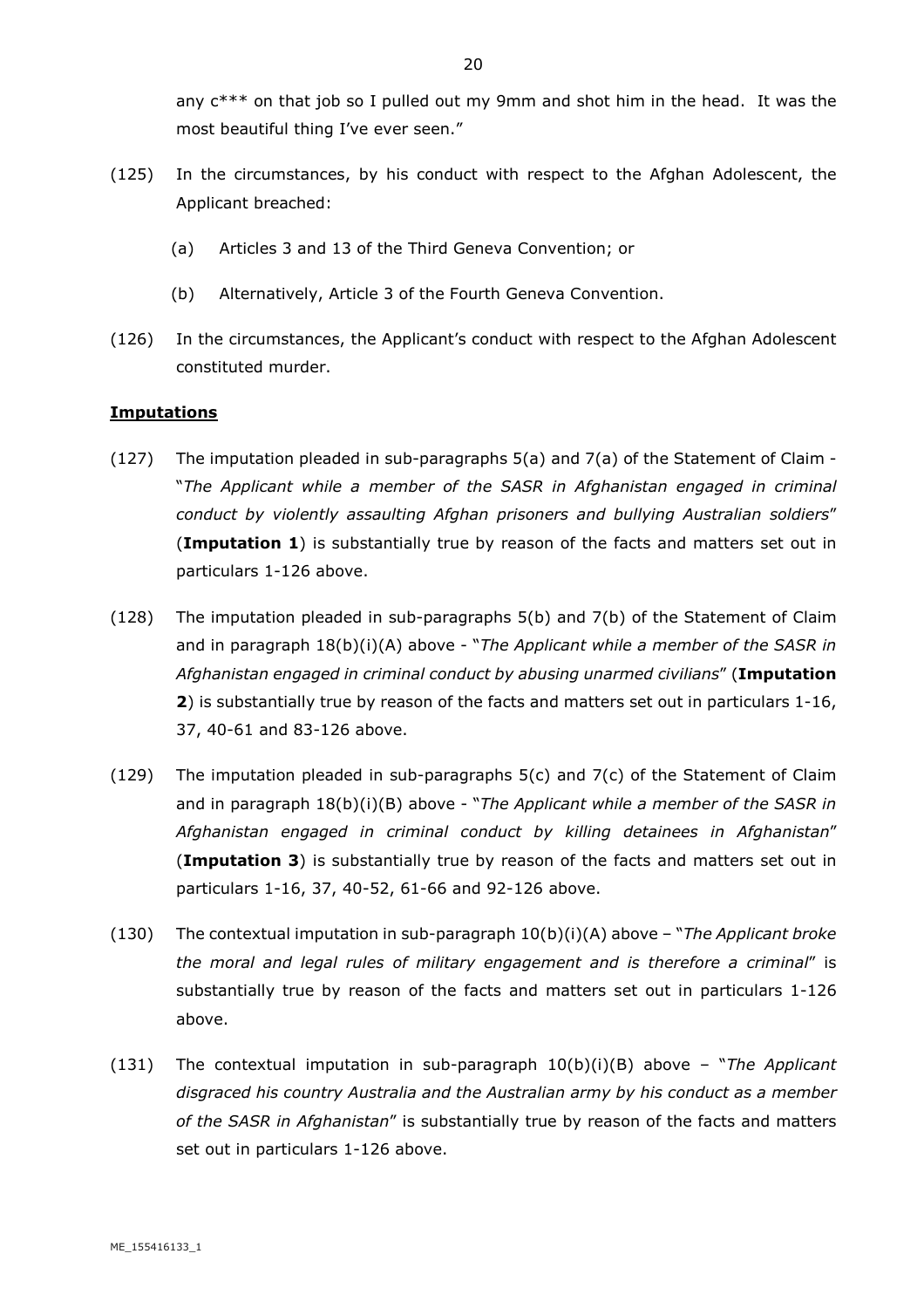Date: 22 November 2018

> Sutto t C

Signed by Peter Bartlett Lawyer for the Respondent

This pleading was settled by Lyndelle Barnett of counsel.